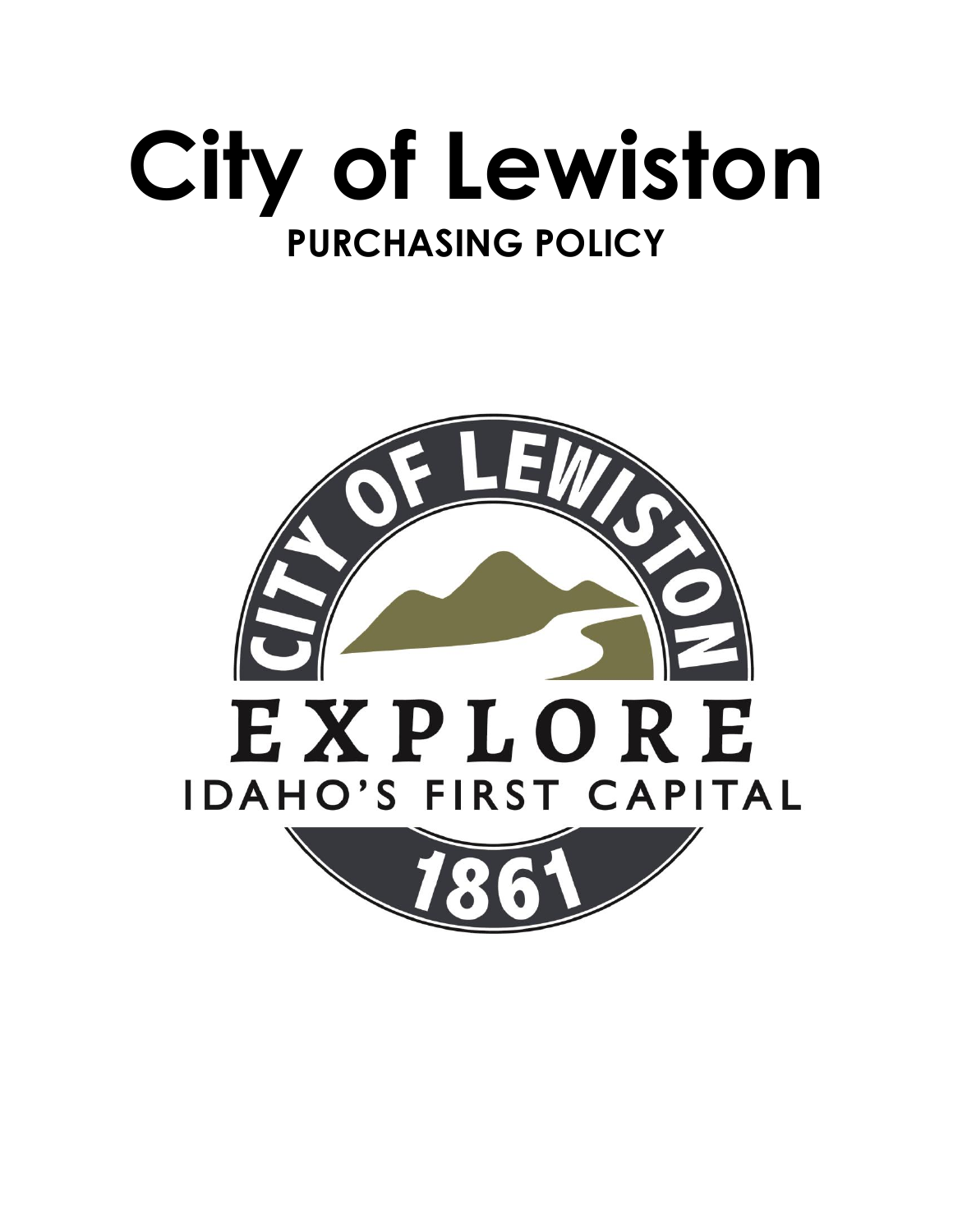# **Table of Contents**

# **APPENDICES**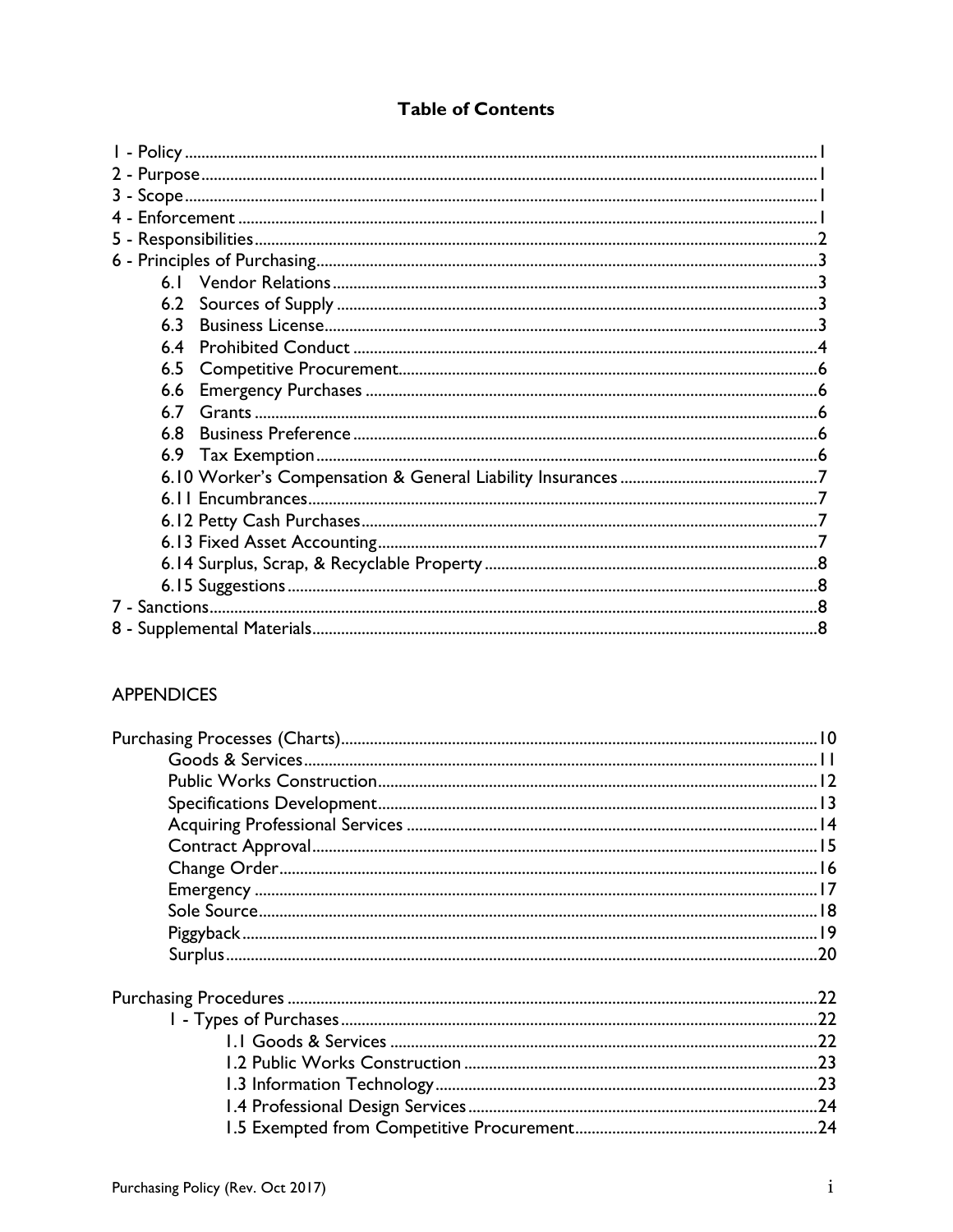| 34 |
|----|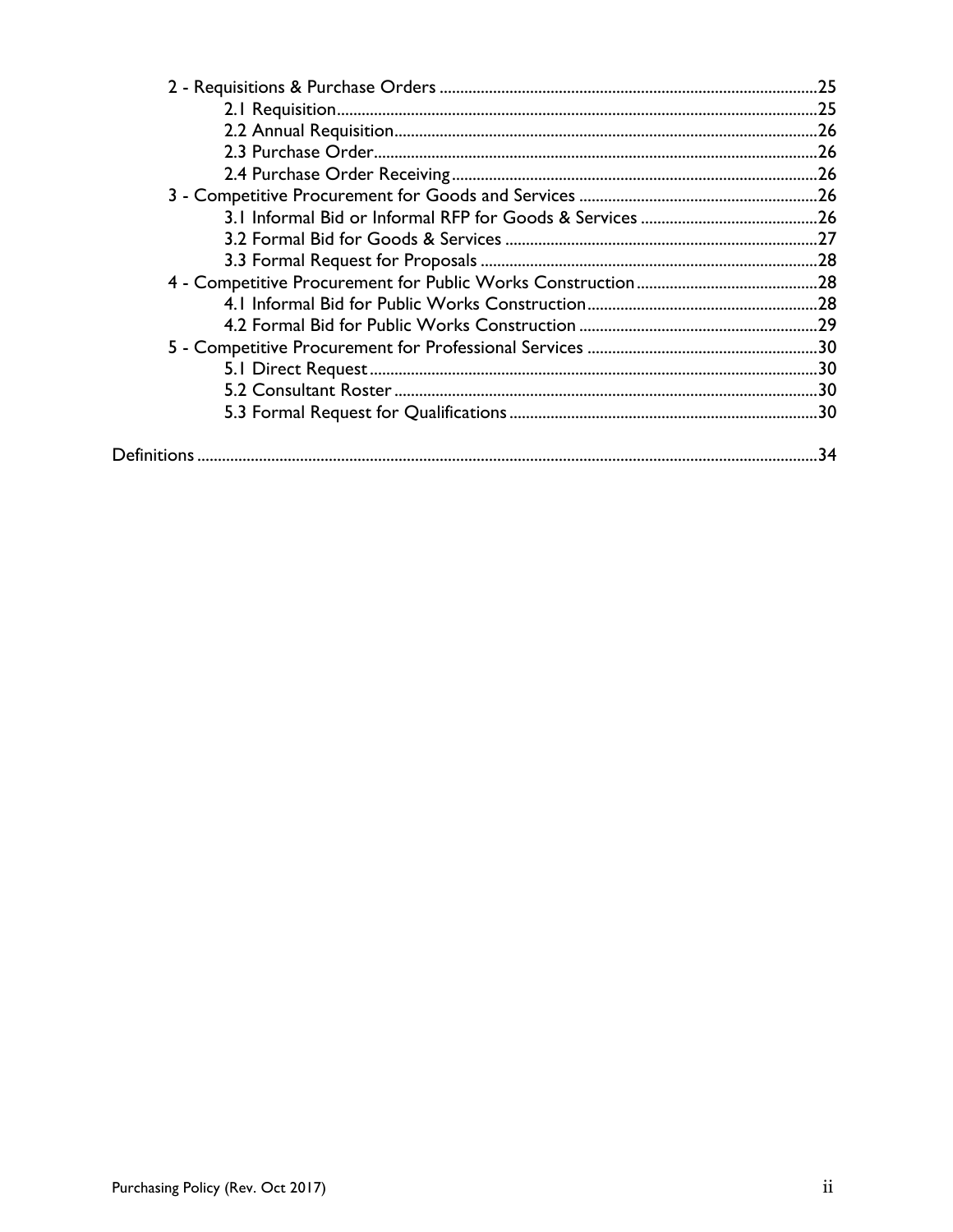#### **SECTION 1: POLICY**

To purchase goods and services in a fair and impartial manner and at a competitive price so that public dollars are expended in the most cost-effective manner possible, all while complying with any applicable federal, state, and local laws.

The City promotes a procurement environment based on the understanding that departments and divisions are in the best position to determine what they need to run their operations. The Purchasing Division is the single point of contact for all centralized procurement activities and is tasked with determining how purchases should be made. Policies, principles, processes, and procedures are meant to support the need to obtain products and services in a timely and costeffective manner while also making sure that appropriate business and legal principles and processes are followed.

# **SECTION 2: PURPOSE**

The purpose of the Purchasing Policy is to establish an overall philosophy for purchasing goods and services on behalf of the City while always being mindful that this is taxpayer money.

Considerable authority has been delegated to departments and divisions to make purchasing decisions and this requires that employees involved at every step of the process take full responsibility for understanding the City's policies, principles, processes, and procedures regarding purchasing, payments, and vendor relations.

This policy is intended to provide guidance for those making purchases on behalf of the City and is not meant to answer all questions. Refer to the Processes and Procedures appendices and related Standard Operating Procedures for guidance in following this policy.

#### **SECTION 3: SCOPE**

This policy applies to all City of Lewiston employees, City Council members, commission members acting on behalf of the City, and anyone acting as an agent of the City when making purchases with City funds.

#### **SECTION 4: ENFORCEMENT**

The responsibility for the day-to-day compliance with the Policy shall rest with the Purchasing Agent, under the general direction of the Administrative Services Director.

The Purchasing Agent shall see that each Department Manager, Division Manager, and other City employees involved in the purchasing process receive a copy of the Purchasing Policy. Certification of receipt of the Purchasing Policy shall be placed in the employee's personnel file.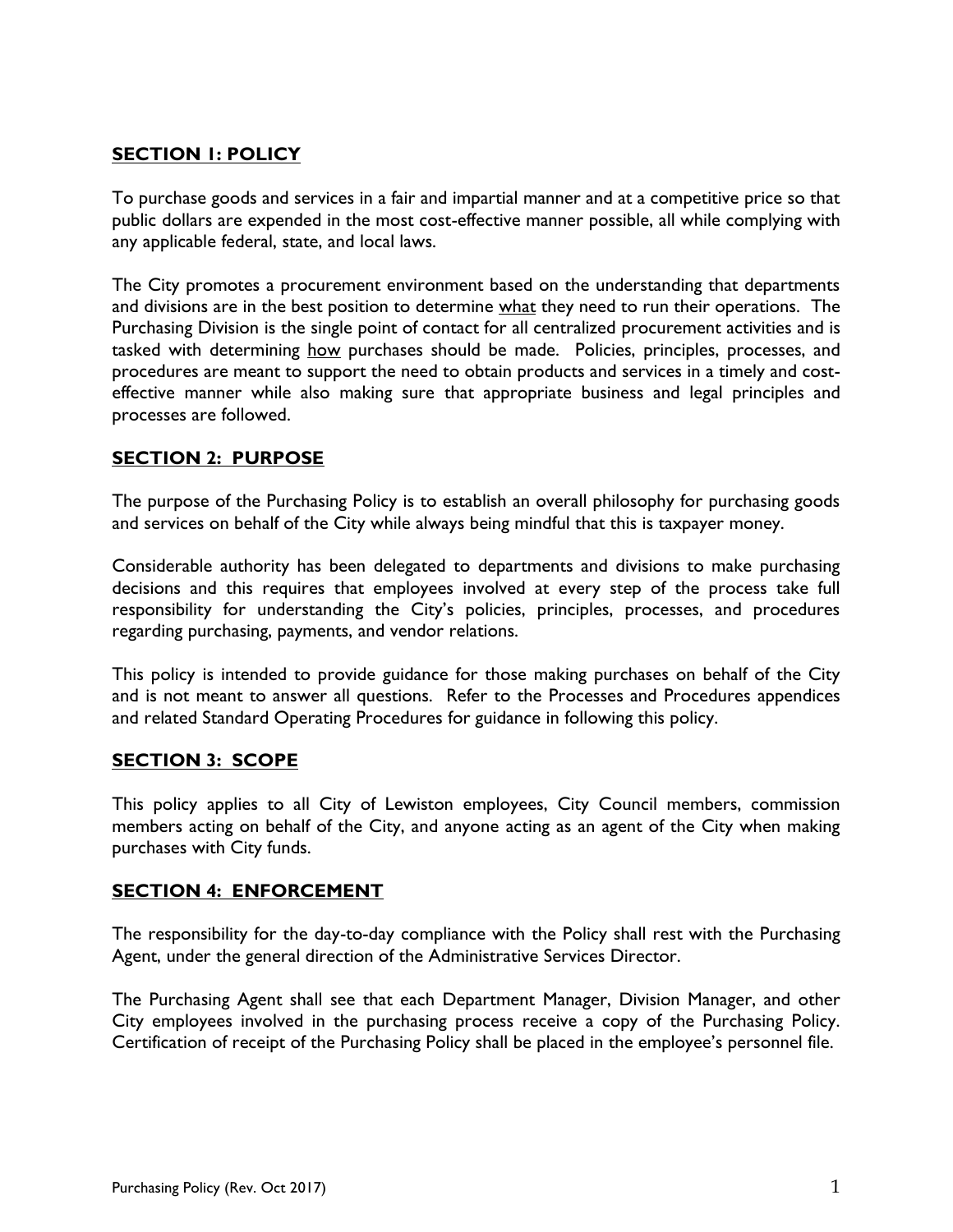# **SECTION 5: RESPONSIBILITIES**

A purchasing system cannot function properly without the cooperation and assistance of all involved parties.

#### **5.1: Director of Administrative Services**

The Director of Administrative Services' responsibility is to:

- Recommend approval of Purchasing Policy and Procedures
- Oversee the Purchasing Agent
- Promote an intelligent and harmonious relationship between the Purchasing Agent and other City Departments relative to purchases

#### **5.2: Purchasing Agent**

The Purchasing Agent's responsibility is to:

- Administer purchasing policies
- Participate on all evaluation committees for IFBs, RFPs, and RFQs
- Institute reports necessary to permit analysis of purchasing performance
- Assist Legal and City Departments with contract term negotiations
- Consolidate purchase of like or common items when feasible and beneficial
- Analyze prices paid for materials and equipment
- Request reconsideration of specifications or quantity of material if it appears that the interests of the City may be better served
- Define how to obtain savings and to coordinate purchasing procedures
- Forward useful information from sales representative interviews and direct mail to the appropriate City Departments

# **5.3: Department Directors**

The Department Director's responsibility is to:

- Determine the need for goods or services using prudent judgment, within budgetary restrictions.
- Forward useful information from sales representative interviews to the Purchasing Agent
- Direct sales representatives to the Purchasing Agent's office as their first point of contact with the City
- Negotiate contract terms and conditions with Legal and Purchasing assistance

#### **5.4: Employees**

Employee's (involved with purchases) responsibility is to:

- Become familiar with the purchasing policy, principles, processes, and procedures
- Stay within authorized spending and contract levels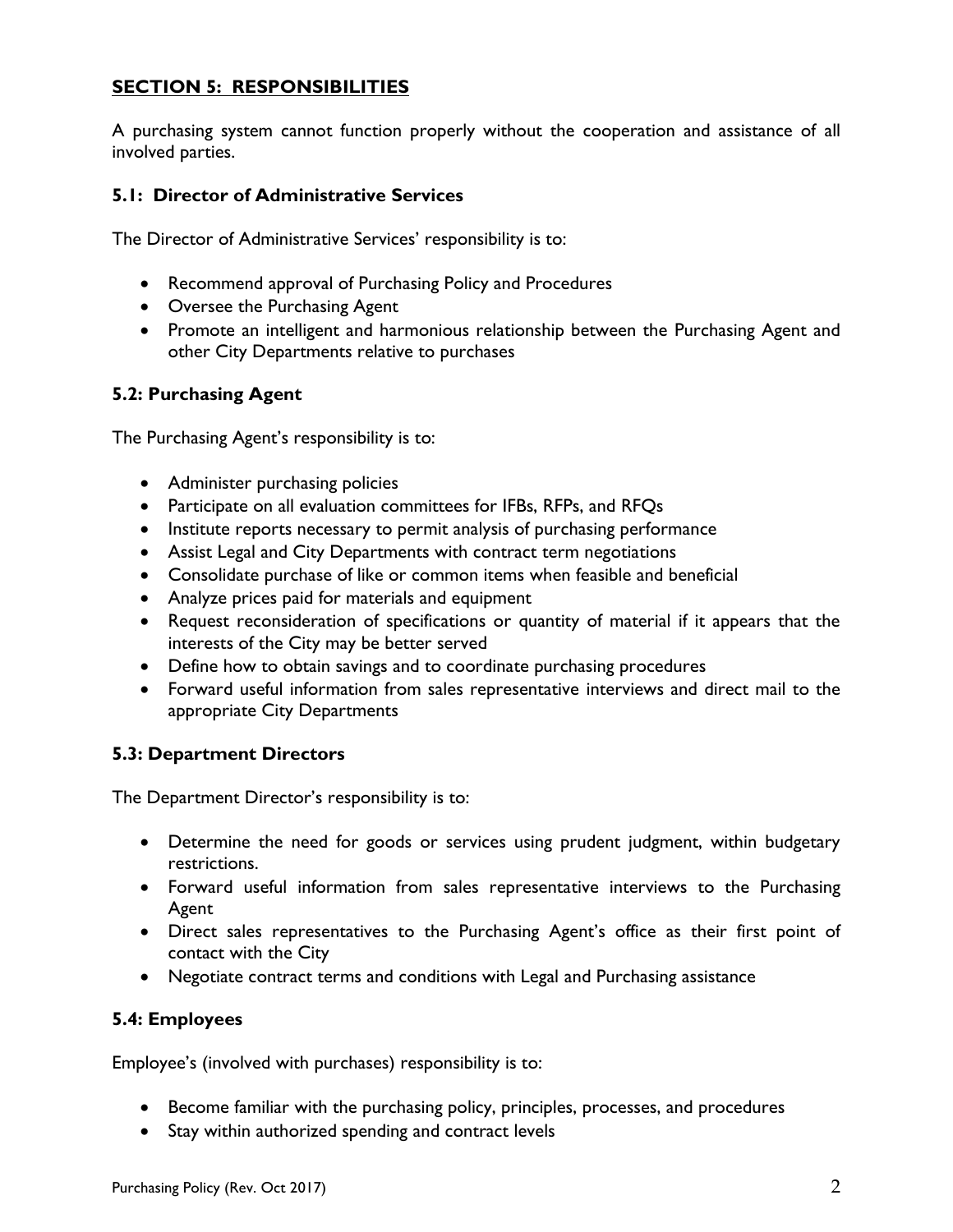# **5.5: City Council**

The council's responsibility is to:

 Take action on contracts upon the recommendation of the Purchasing Agent as supplemented by Department Managers, if required

# **SECTION 6: PRINCIPLES**

#### **6.1: Vendor Relations**

- The Purchasing Division will promote a program of fairness and professionalism with all vendors.
- The Purchasing Division will receive sales representatives as promptly and courteously as time permits
- During evaluation and negotiation periods, prices and other specific information received from vendors will not be divulged to other vendors
- The Purchasing Division will advise unsuccessful Bidders as to the disposition of their bids
- Bidding participants may protest to the City that they were prejudiced by the City's procurement or award procedures.
- City employees will interact with employees from other companies in a professional manner that will reflect well on the City and the State of Idaho.

# **6.2: Sources of Supply**

The Purchasing Division shall, with the input of the appropriate department, select sources of supply in accordance with Idaho Code §§ 67-2801 through 67-2809 and any other applicable state and federal code. This shall be accomplished with a view toward creating good vendor relations and promoting the best interests of the City. The City recognizes that frankness and fair dealings are the cornerstones of strong and lasting relationships with suppliers. In no event will favoritism be shown to vendors.

# **6.3: City Business License**

City Code Chapter 21 requires that all vendors having a business or doing business within the City of Lewiston have a City of Lewiston business license. Where an out-of-town business solicits our business by salesperson or by submitting a bid or proposal in response to an Invitation for Bid or Request for Proposals, a business license would be required.

A City business license will not be required for out-of-town consultants who are invited into the city to perform personal or professional services, regardless of the dollar amount of the contract. Personal and professional services are: 1) architectural, 2) engineering, 3) accounting, 4) legal, 5) financial, 6) insurance, 7) labor negotiations, 8) artistic, and 9) medical.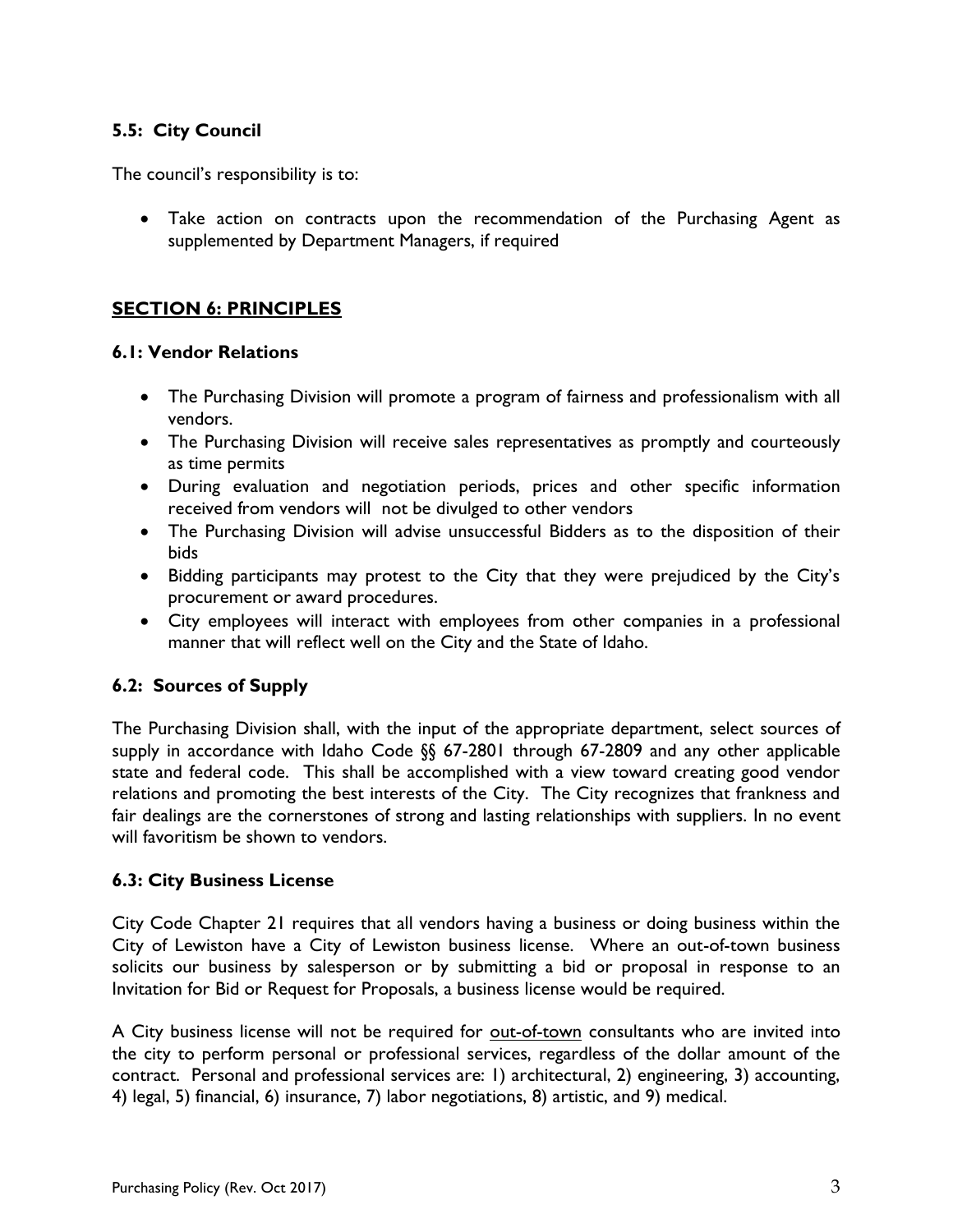# **6.4: Prohibited Conduct**

There are several statutes that regulate the conduct of those who make or approve purchases on behalf of the City. Every employee or City official who makes or approves purchases on behalf of the City is required to familiarize him/herself and act in accordance with the following statutes:

- 1. Bribery and Corrupt Influence Act: Idaho Code Title 18, Chapter 13 and § 67-5726
- 2. Misuse of Public Moneys: Idaho Code Title 18, Chapter 57
- 3. Willful Avoidance of Procurement Statutes: Idaho Code § 59-1026
- 4. Ethics in Government: Idaho Code Title 74, Chapter 4
- 5. Prohibitions against Contracts with Officers: Idaho Code Title 74, Chapter 5

All employees and City officials must refrain from unethical or illegal purchasing practices. It is important to protect decision impartiality, including appearances affecting impartiality, in order to earn and maintain the public's and vendor community's confidence in the integrity of government.

Below are some of the acts prohibited by the above-listed statutes. However, the following list is not a complete list of all conduct prohibited by such statutes. It is the responsibility of each employee and City official to read and understand the statutes listed above. Any questions as to whether conduct is prohibited and/or unethical should be directed to the Purchasing Agent and/or the City Attorney.

#### 6.4.1: Gifts & Gratuities (I.C. §§ 18-1356, 18-1359)

City employees, city council members, board or commission members, and anyone acting as an agent of the city are expressly prohibited from soliciting or accepting any rebate, merchandise, money, entertainment, gift, travel, meals, or gratuity, of any amount, no matter how trivial it may seem, from any person, company, firm, or corporation to which any purchase order or contract is, or might be, awarded. Therefore, while Idaho Code §§ 18-1356(5) and 18- 1359(1)(b), do not prohibit trivial gifts or benefits valued less than \$50.00 if they are incidental to personal, professional or business contacts and do not affect official impartiality, City policy does prohibit these if you are in a position to steer business in the direction of the gift giver.

# 6.4.2: Accepting a Bribe (I.C. § 18-1352)

Accepting a bribe is a felony. Do not accept or solicit money, gifts, merchandise, or other benefits from a vendor or contractor in exchange for a favorable decision, opinion, or recommendation to said vendor or contractor. It is not a defense that the person whom the vendor or contractor attempted to influence did not have the authority to act in the desired way.

6.4.3: Bid Splitting & Avoidance of Competitive Bidding and Procurement (I.C. § 59-1026) Intentionally splitting a procurement to avoid competitive procurement dollar thresholds is illegal. Likewise, it is illegal to willfully or knowingly avoid compliance with procurement or competitive bidding statutes; for example, falsifying an emergency situation to avoid the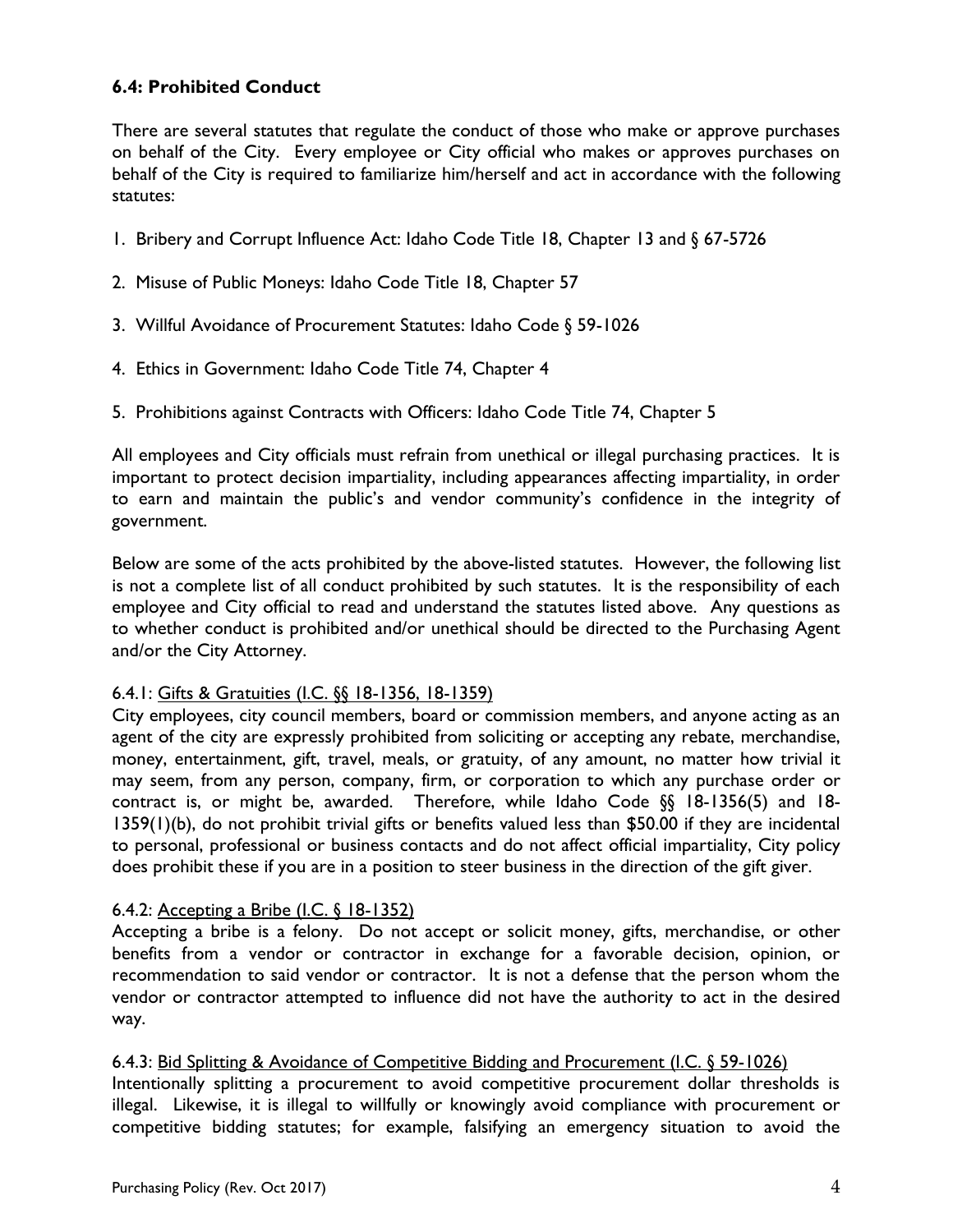competitive bid process. Violation can result in civil penalties of up to \$5,000 per violation and the reasonable costs incurred by the entity bringing the enforcement action.

Perceptions, correctly or incorrectly, play a huge part in determination of bid splitting. The question at hand is: "Would a reasonable person, in the same circumstances, have been able to foresee the additional expenses needed for the project or task, which were purchased at a later date?" If "yes", then the probability is high that the additional procurement is a case of intentional bid splitting.

# 6.4.4: Conflict of Interest (I.C. Title 74, Chapters 4 and 5)

6.4.4.1 Conflict of Interest: Any official action or any decision or recommendation by a person acting in a capacity as a public official, the effect of which would be to the private pecuniary benefit of the person, an immediate family member, a member of the person's household, or a business with which the person, an immediate family member, or a member of the person's household is associated.

The City will not tolerate circumstances that produce, or reasonably appear to produce, conflicts between the personal interest of an employee and the interests of the City. Therefore, no employee, officer, immediate family member, board or commission member, council member, or agent may participate in the selection, award, or administration of a contract if a conflict of interest, real or apparent, would be involved.

Any conflict of interest, real or apparent, must be reported to the Purchasing Agent or designee and, if an employee, to the employee's immediate supervisor. After careful review of the situation, the person may be disqualified from participating in selection, award, and/or administration of the contract involved.

# 6.4.5: Organizational Conflicts of Interest:

An organizational conflict of interest may exist when:

- The activities, relationships, or other contracts of a contractor makes the contractor unable, or potentially unable, to render impartial assistance or advice to the city;
- A contractor's objectivity in performing the contract work is, or might be, otherwise impaired for any reason. An example is a study performed by an engineering firm where there is possible additional work, such as design or construction work, as a result of firm's recommendation on current study work; or
- A contractor has an unfair competitive advantage for any reason (such as when the contractor assists in writing the specifications).

City employees involved in contracting are required to attempt to identify real and apparent instances of organizational conflict and to discuss such with the Purchasing Agent and immediate supervisor before contracting with a contractor. After careful review of the situation, the contractor may or may not be disqualified from providing services.

6.4.6: Those knowing about or suspecting a violation of these standards of conduct must pursue their concerns with appropriate supervisory and management staff.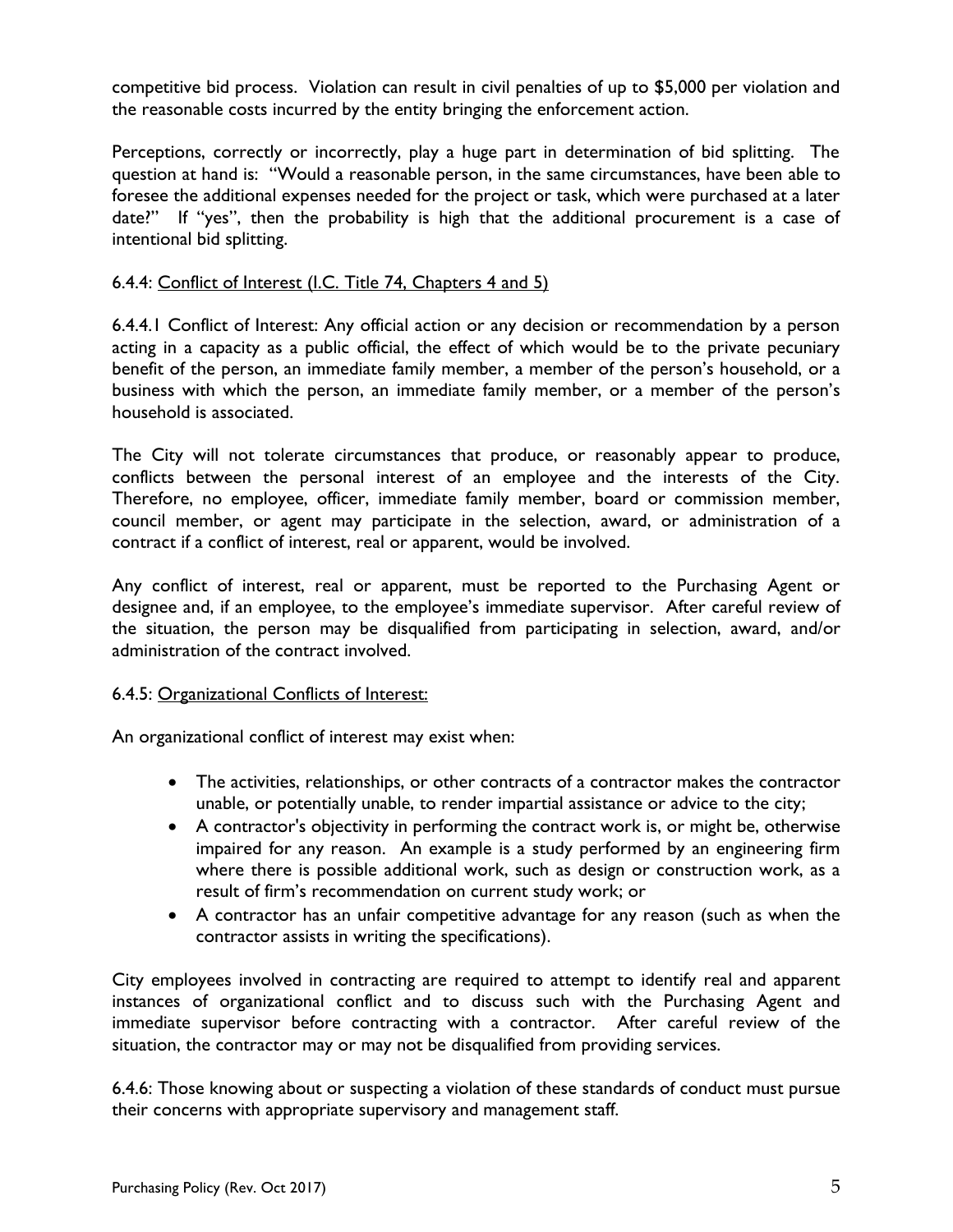# **6.5: Competitive Procurement**

To promote fairness for vendors and wise use of taxpayer dollars, all goods and services will be obtained through competitive processes, unless exempted (Idaho Code §§ 67-2801 – 67-2809 and  $\S$  67-2320). Process to be followed will be determined by total estimated costs, including shipping, delivery, installation, length of contract, contract extensions, additional project tasks and phases, etc. Purchase will not be split to avoid competitive procurement requirements (Idaho Code § 59-1026).

# **6.6: Emergency Purchases**

Idaho Code § 67-2808 permits the purchase (without competitive procurement processes) of any supplies or services for which immediate procurement is essential in an emergency. Idaho Code defines an emergency as a great public calamity (flood, fire, epidemic, other disaster); necessary for national or local defense; or necessary to safeguard life, health, or property. Before any procurement may occur, the City Council must declare the emergency by resolution.

# **6.7: Grants**

When purchases are fully or partially funded by state or federal dollars, it is the City's intention to follow all applicable federal and state guidelines where required. The typical process is to follow the most stringent applicable procedures. This may result in a combination of federal, state and local requirements. It is the responsibility of the department receiving the grant to become familiar with and follow any procurement requirements mandated by the grant while also following all city and state requirements.

# **6.8: Business Preferences**

6.8.1: The City believes in open competition and does not have any preferences, quotas, or goals for purchasing from small, minority, or disadvantaged businesses, except with some federal funding. However, departments are encouraged to notify these businesses of available bid/quote opportunities and to purchase goods or services from them when possible.

6.8.2: Idaho Code allows, and sometimes requires, preferences for an Idaho vendor over an out-of-state vendor. Such preferences are dependent on various factors and applicability needs to be determined with each purchase.

# **6.9: Tax Exemption**

The City of Lewiston is an Idaho Municipal Corporation and therefore is exempt from all federal excise taxes, regardless of seller's location, and exempt from all Idaho state sales tax for items purchased in, or shipped to, Idaho.

Employees need to be sure to mention the City is tax exempt. If the vendor requests verification, please contact Purchasing for an exemption certificate.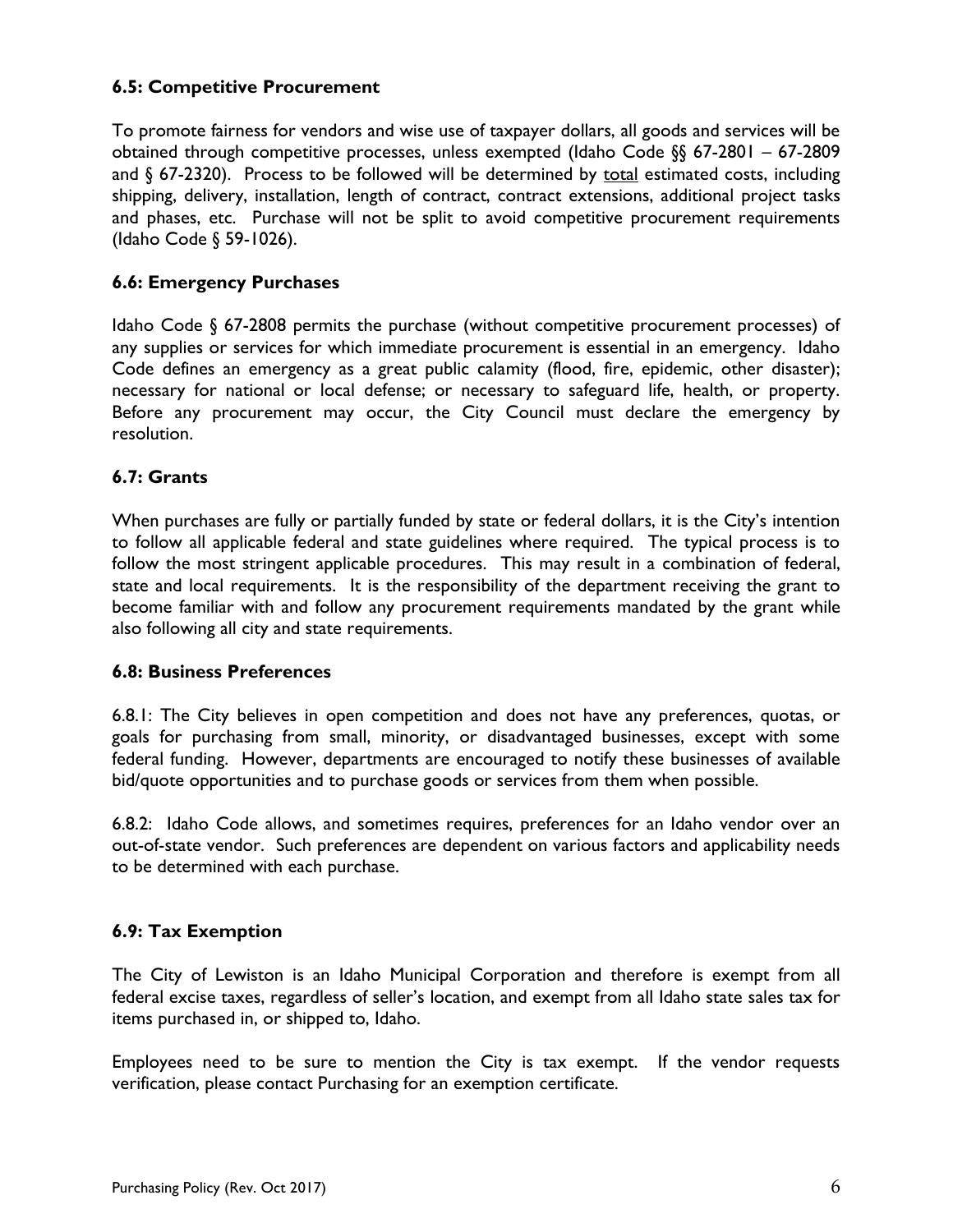If employee is physically obtaining goods or services in another state, the purchase is subject to that state's and locality's tax policies.

# **6.10: Workers Compensation and General Liability Insurances**

All contactors, subcontractors and businesses providing a service to the City that is performed on City property or on someone else's property at the direction of the City must provide the City with proof of Worker's Compensation and General Liability insurances.The Workers Compensation policy must comply with Idaho Code Sections 72-102(11) and 72-318(2). No waiver for coverage is permitted and no other type of insurance can be used as a substitute for Worker's Compensation Insurance.

There are certain occupational exemptions from coverage allowed and listed under Idaho Code, Section 72-212. If there is a qualified exemption, a written statement indicating the occupational category must be submitted to Purchasing prior to work beginning. NOTE: Even though certain vendors are exempted from carrying workers compensation coverage, the requirement for workers compensation coverage does not go away: It shifts to the City.

The City pays a premium tax for all vendors performing services on city property (or other's' property at the City's request) that do not have workers compensation coverage on file with the Idaho Industrial Commission at the time work is performed. The City is also responsible for any claims. These costs may be chargeable to the department that used the uninsured vendor.

#### **6.11: Encumbrances**

Funds are to be encumbered by Purchase Order, using the appropriate expense account, as soon as an expense is known or anticipated. Application of this principle helps to ensure funds are available for obligations and reduces the chances of exceeding available budget.

# **6.12: Petty Cash Purchases**

Purchases of forty dollars (\$40) or less may be made through Petty Cash.

Use of the Petty Cash system will be on a reimbursement basis only, according to established procedures. Invoices must be signed by the Department Manager or his or her designee, and include any relevant comments and the correct accounting code before presenting to the cashier for reimbursement. The employee receiving the reimbursement must sign their own Petty Cash Receipt verifying receipt of the money.

# **6.13: Fixed Asset Accounting**

Items purchased with a minimum value of one thousand dollars (\$1,000) and a useful life of at least three (3) years must be recorded and inventoried. Items with a value of five thousand dollars (\$5,000) or higher will be capitalized and depreciated.

# **6.14: Surplus, Scrap, and Recyclable Property**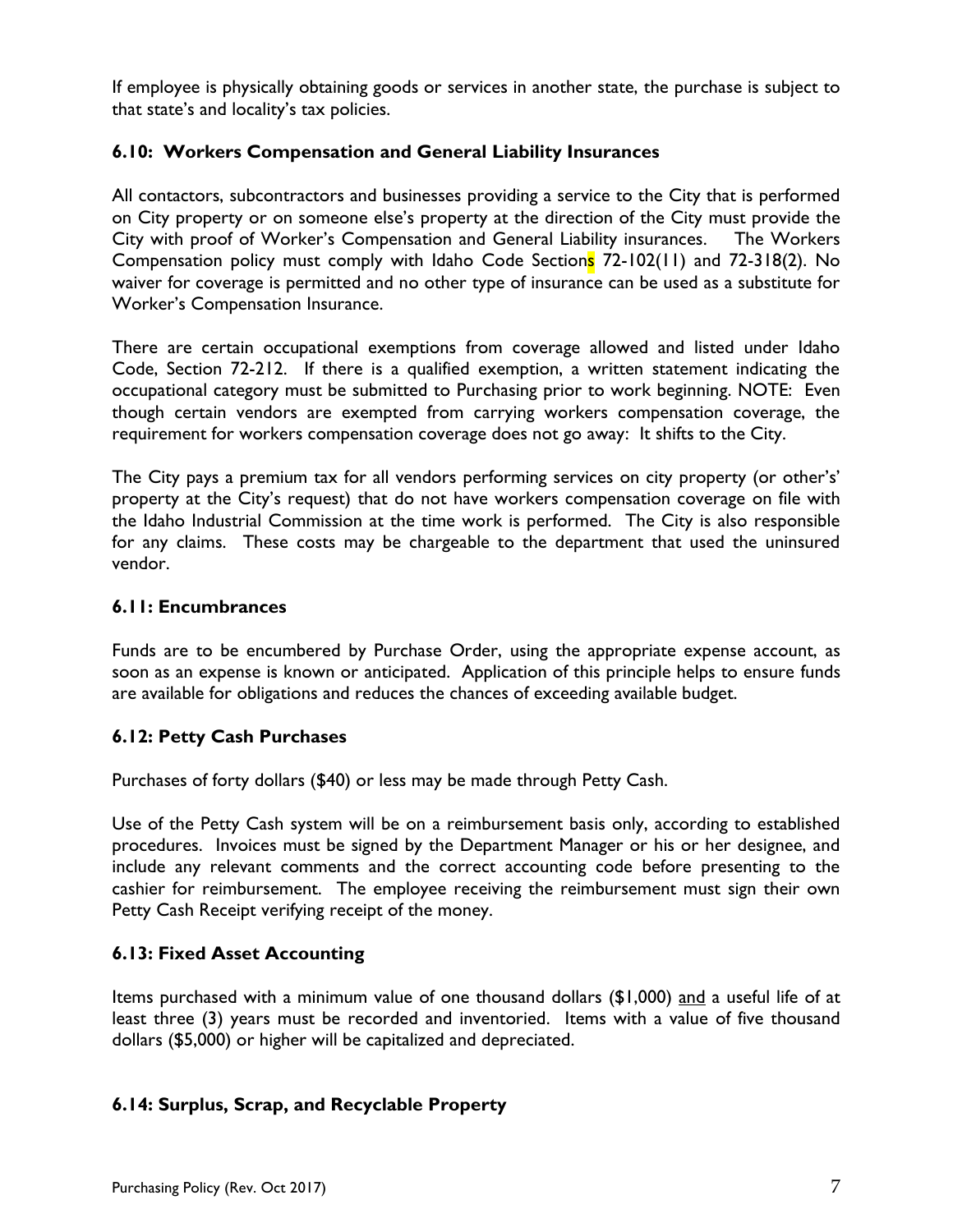Purchasing is charged with disposal of surplus property and will do so in a manner to obtain the maximum benefit for the City. All surplus property, except scrap metal and recyclable materials, must be declared surplus by the City Council before disposal. The Purchasing Agent then shall have authority to sell by auction all such surplus property or to transfer property to another city department. No City asset, supplies, materials, or equipment shall be sold or otherwise disposed of, without prior approval of the Purchasing Agent.

Sales of surplus property shall be formally advertised and conducted by public auction. City employees are prohibited from bidding on surplus city property.

Scrap metal and recyclable materials shall be disposed of by the Purchasing Agent, or as delegated to departments, in such a manner and at such times to obtain the highest possible price from interested scrap dealers or recyclers. Those with delegated authority to dispose of scrap metal and recycle materials will submit a monthly scrap/recycle report to the Purchasing Agent.

Scrap and recyclables collected as part of the Sanitation Division's waste collection programs are not included in this policy and will be handled according to policies and procedures established by the Sanitation Division.

# **6.15: Suggestions**

Suggestions that will help reduce costs, promote efficiency, or improve supplier service are both welcome and requested. Cost reduction ideas should reduce costs without a corresponding reduction in quality of service.

# **SECTION 7: SANCTIONS**

Employees having been investigated and found to have violated the purchasing policy will be disciplined in accordance with the City of Lewiston Personnel Policy and/or any applicable collective bargaining agreement to which they are subject.

# **SECTION 8: SUPPLEMENTAL MATERIALS**

The following currently adopted City policies, as amended from time to time, will apply to certain purchasing actions: Credit Card Policy, Travel Policy, Fuel Card Policy, Pool Car Use Policy, and Petty Cash Policy.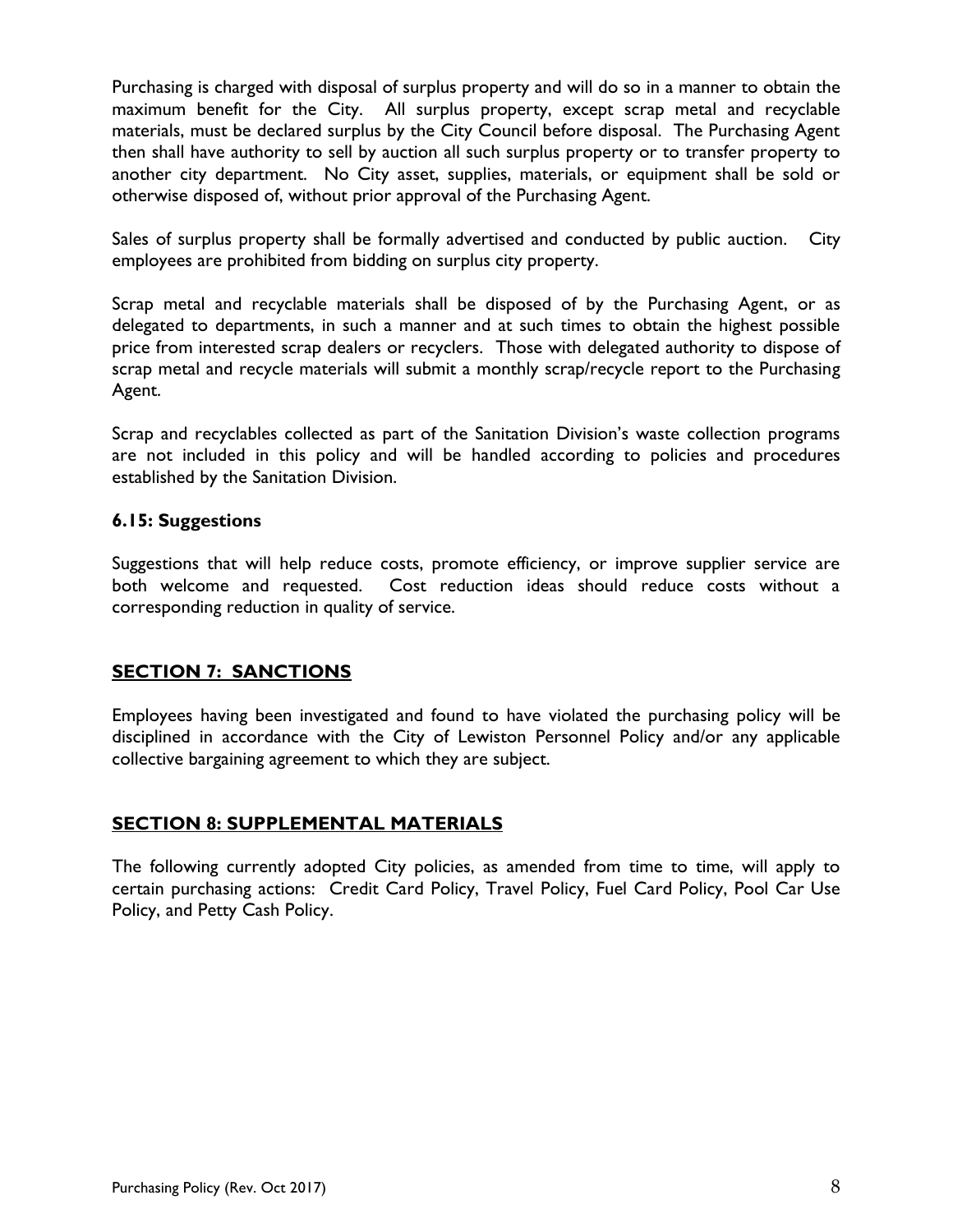# **APPENDICES**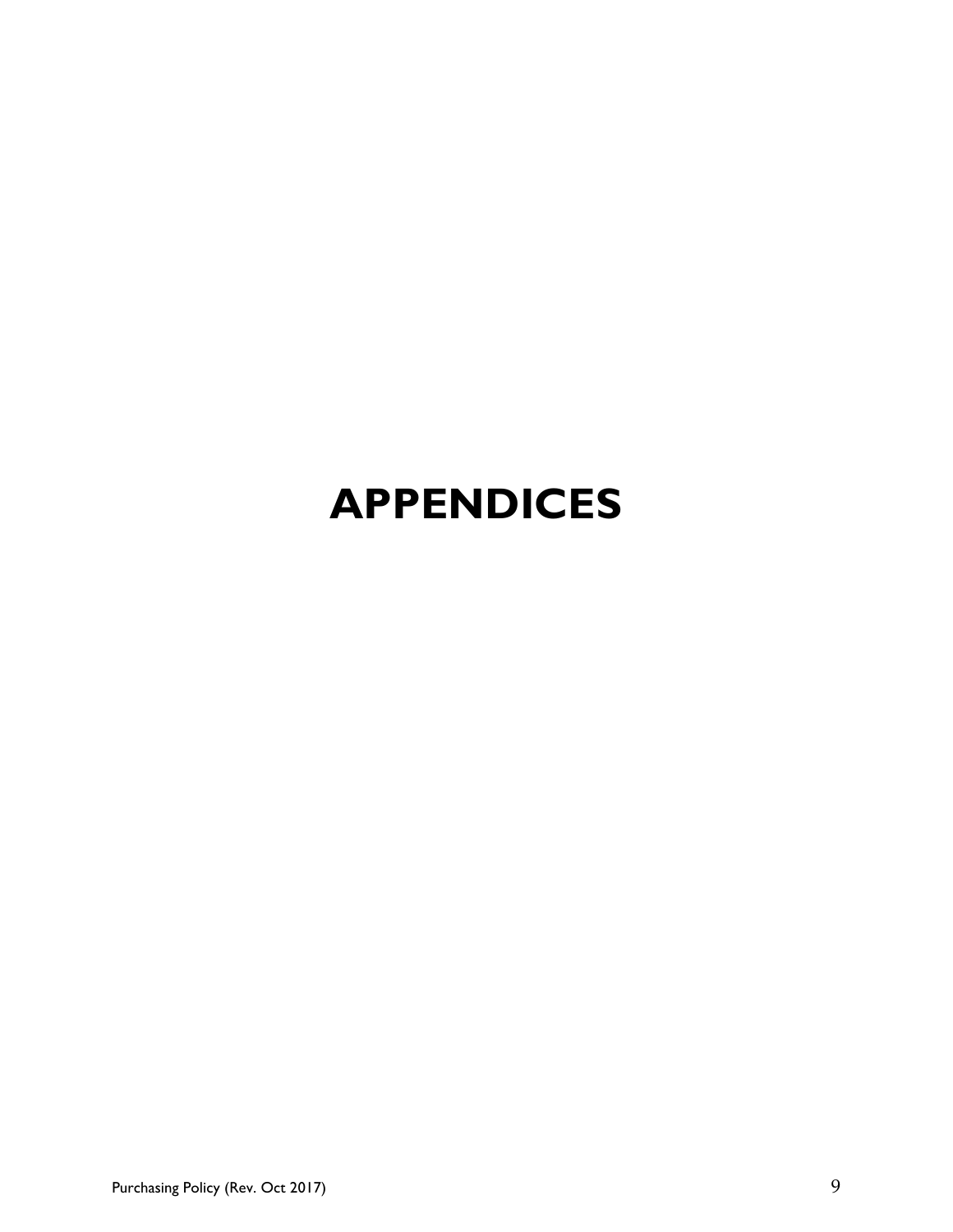**Purchasing Processes**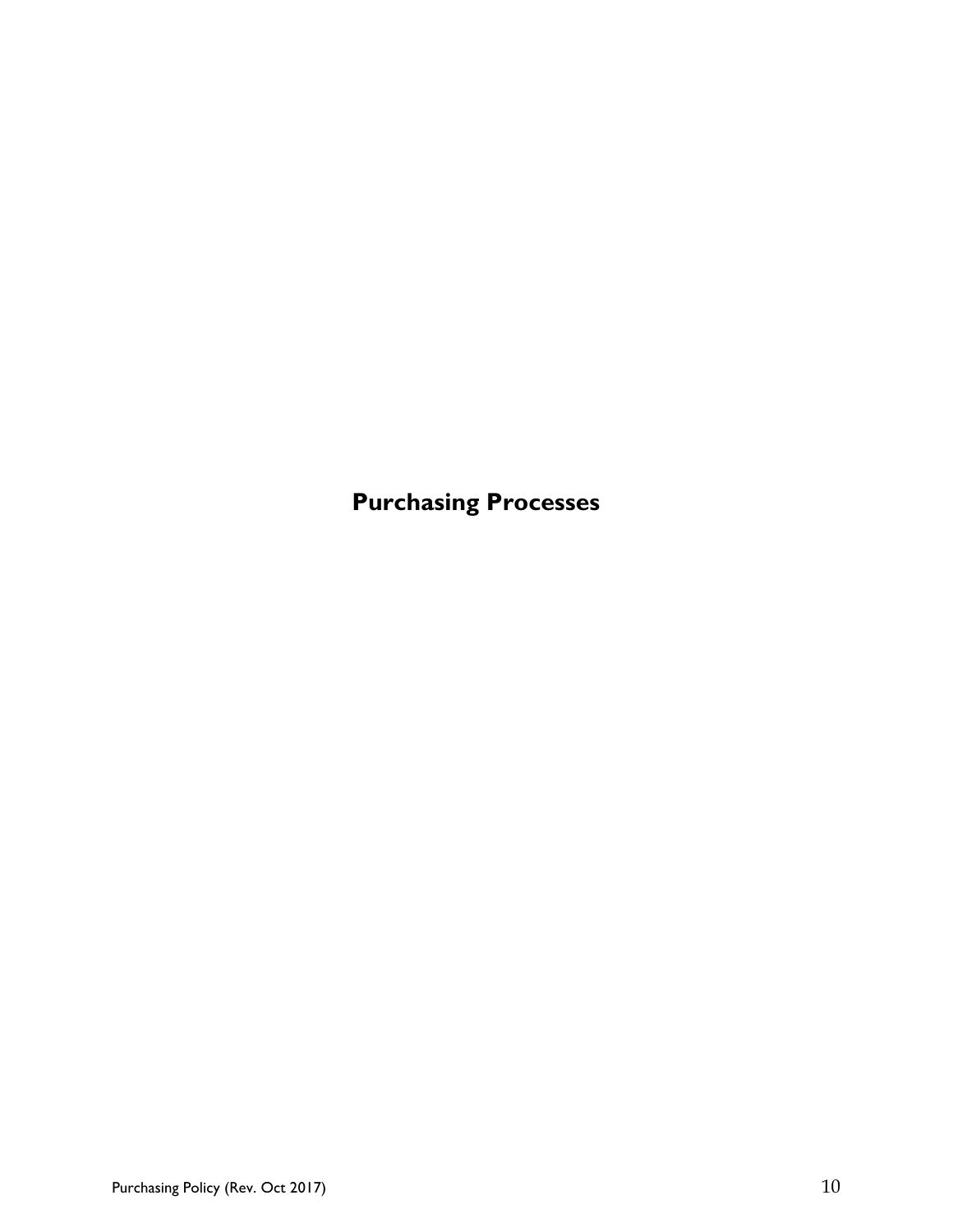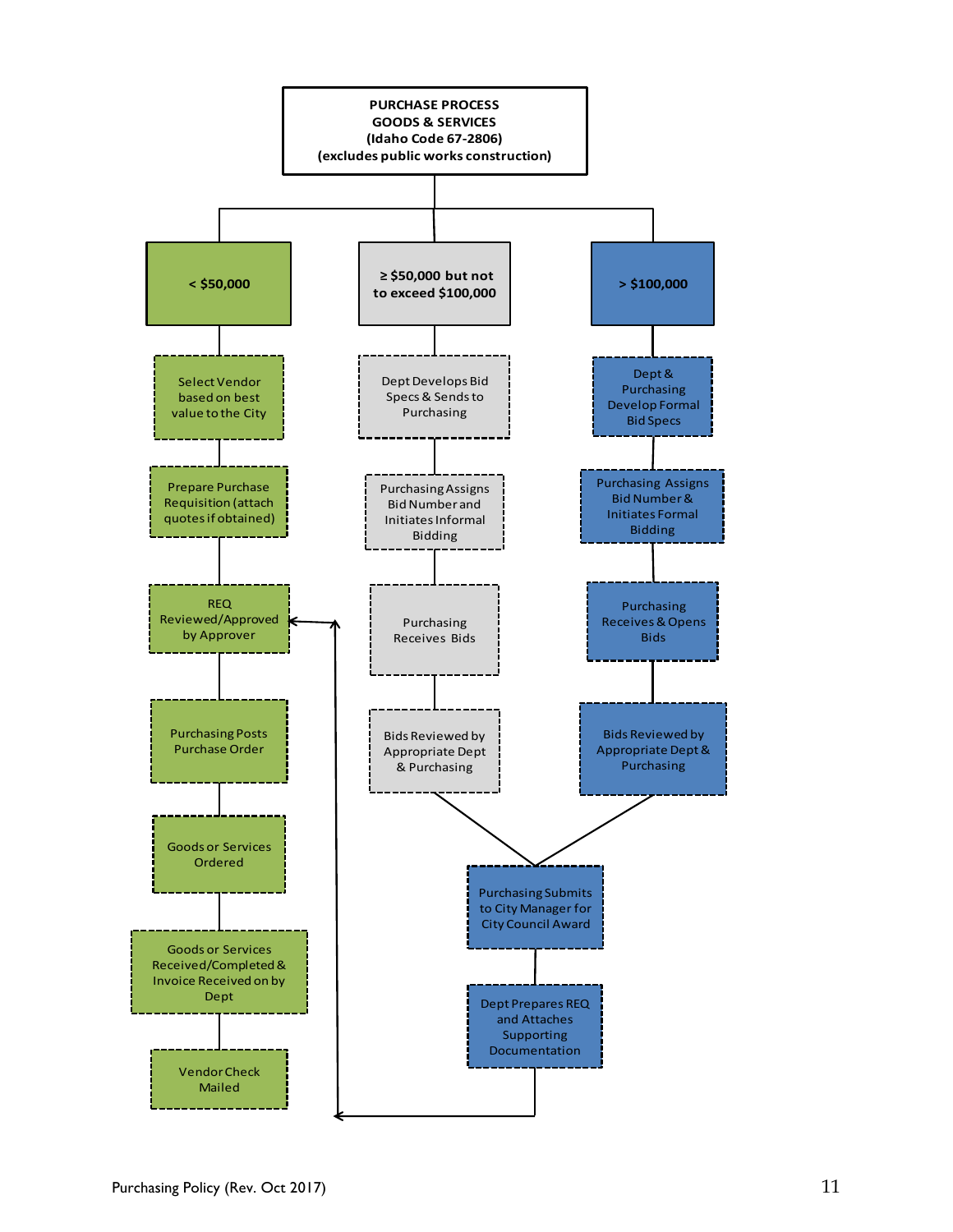

\*This flow chart shows Category A bidding. For information regarding the Category B process, please contact Purchasing.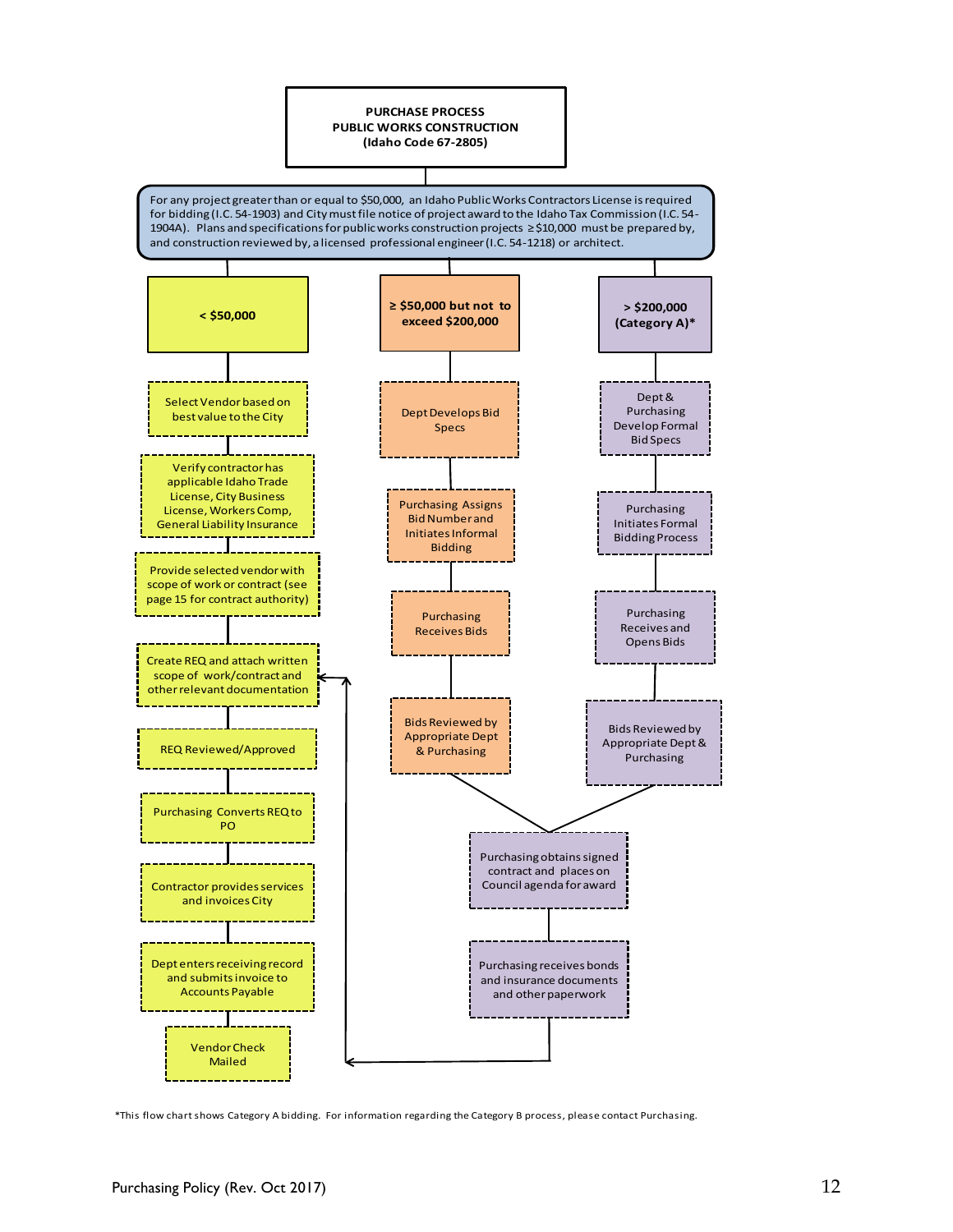# FORMAL COMPETITIVE PROCUREMENT SPECIFICATION DEVELOPMENT

# >\$100,000 for general goods and services

# >\$200,000 for Public Works construction

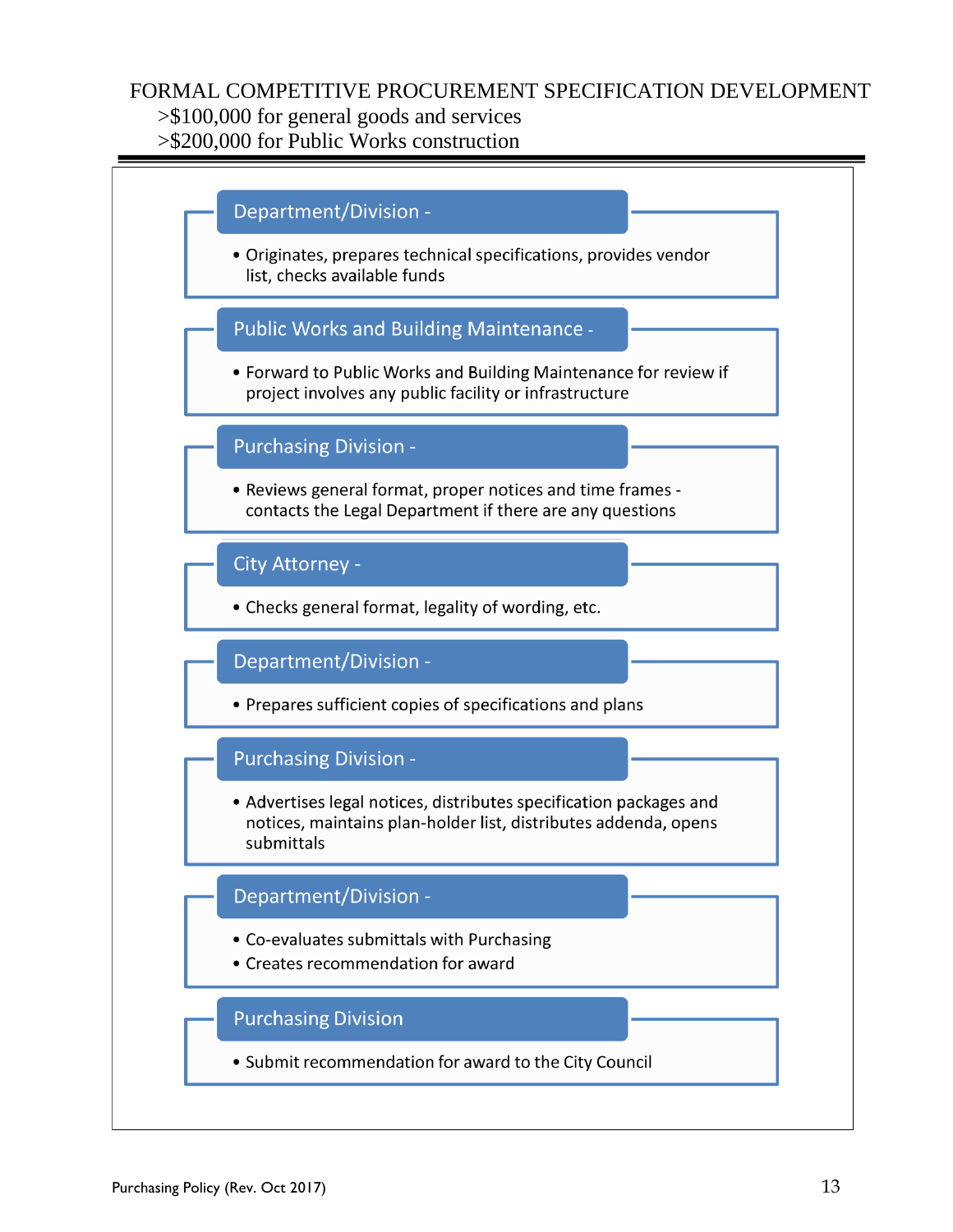# **GUIDELINES FOR ACQUIRING PROFESSIONAL SERVICES (Idaho Code § 67-2320)**

# **Engineering, Architectural, Landscape Architectural, Construction Management, & Land Surveying Services**

| Anticipated<br><b>Fees</b>                  | <b>RFQ</b><br>Option(s)                                                                                              | Minimum #<br>of Firm(s)<br>or Person(s)<br><b>Considered</b> | <b>Minimum</b><br># of<br><b>Evaluators</b> | <b>Interview</b><br>Required <sup>4</sup> | <b>Approval/Signing</b><br>of<br>Contract            |
|---------------------------------------------|----------------------------------------------------------------------------------------------------------------------|--------------------------------------------------------------|---------------------------------------------|-------------------------------------------|------------------------------------------------------|
| \$0-\$25,000                                | <b>Direct</b><br>I.<br>Request <sup>1</sup><br>Consultant<br>2.<br>Roster<br>Published<br>3.<br><b>Public Notice</b> |                                                              |                                             | No                                        | Department<br>Director                               |
| >\$25,000 but<br>not to exceed<br>\$200,000 | Consultant<br>Ι.<br>Roster <sup>2</sup><br>Published<br>2.<br><b>Public Notice</b>                                   | 3                                                            | 1 <sup>3</sup>                              | Optional                                  | City Manager<br>$≥$ \$50,000:<br><b>City Council</b> |
| $>$ \$200,000                               | Published<br>$\mathbf{L}$<br><b>Public Notice</b>                                                                    | 3                                                            | 3                                           | Yes                                       | <b>City Council</b>                                  |

**Selection based on qualifications only. Cannot ask for prices.**

- 1 Even though we are not required to use competitive selection for services valued below \$25,000, we are still required to select a consultant that is well qualified to provide the services.
- 2 If anticipated fees are over \$100,000 and using roster, send abbreviated RFQ with more specific project information to at least three firms on roster.
- 3 If the evaluator has expertise in the services being obtained, then a single evaluator is acceptable. If the evaluator does not have expertise, at least two evaluators are required.
- 4 Interviews, when optional, may be conducted by phone, video conference, web, or in person. When interviews are required, they must be conducted in person.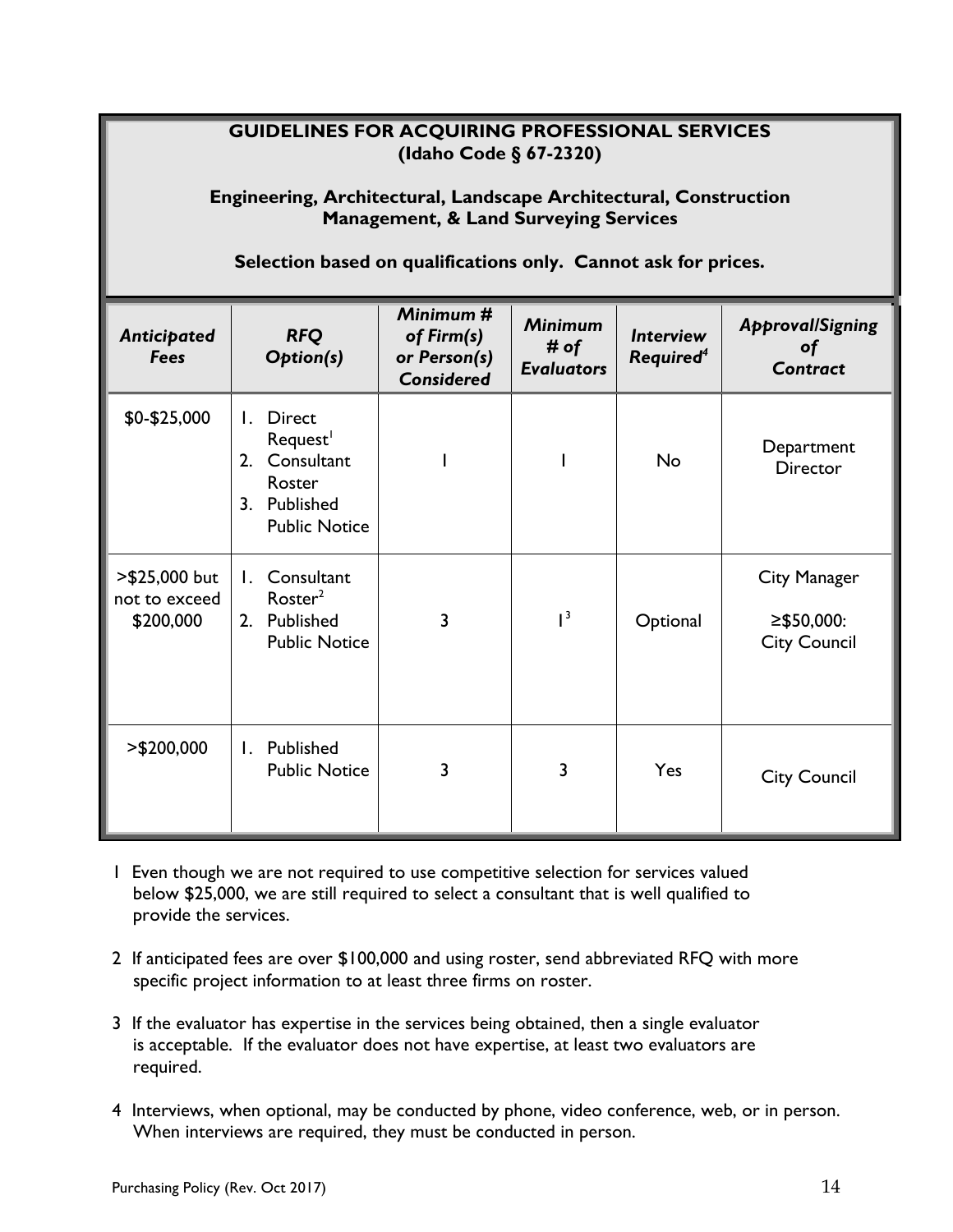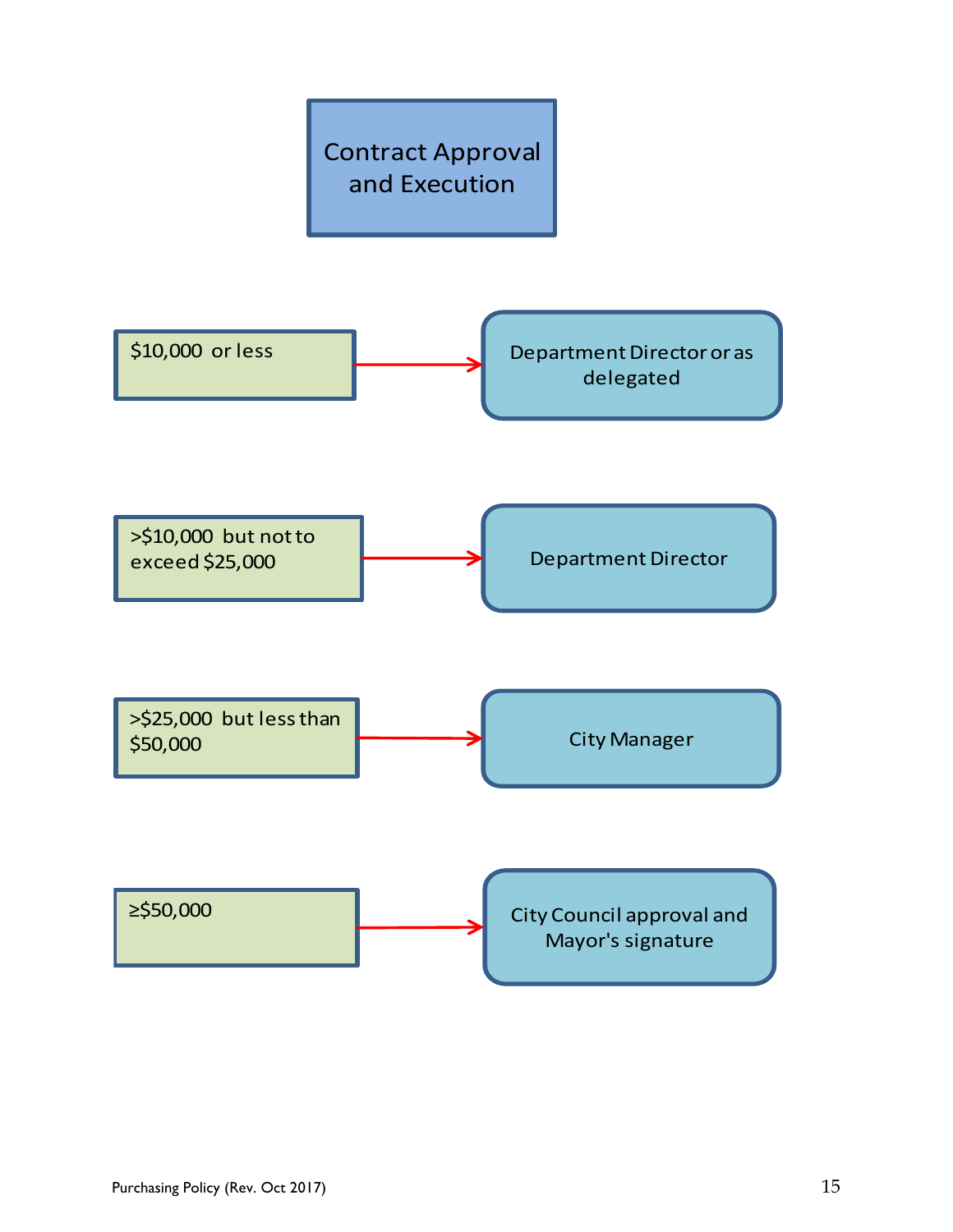# **CHANGE ORDER PROCESS (for any contract or agreement)**

| <b>Original Contract</b><br>Signed by: | <b>AND amended</b><br>% increase (singularly<br>and accumulatively) over<br>total contract<br>original contract is:<br>value is: |                | Who signs change<br>order:        |
|----------------------------------------|----------------------------------------------------------------------------------------------------------------------------------|----------------|-----------------------------------|
| Department                             | 10% or less                                                                                                                      | any amount     | Dept Director or<br>Delegate      |
| City Manager or<br>Mayor               | 10% or less                                                                                                                      | any amount     | Dept Director                     |
| Dept or City Manager                   | > \$25,000 but less<br>$>10\%$<br>than \$50,000                                                                                  |                | <b>City Manager</b>               |
| Dept, City Manager,<br>or Mayor        | $>10\%$                                                                                                                          | $\ge$ \$50,000 | Council with<br>Mayor's signature |

- Unless an emergency situation, no work or services pertaining to a change order or contract amendment may begin until change order has been approved.
- For an emergency situation, change order documentation needs to be completed within three days, or as soon as possible if an extended emergency situation.
- All change order documentation must include a budget impact statement and reason for the change order.
- Copy of approved change order or contract amendment must be attached to the purchase order change order request.
- For agreement modifications with design professionals, see also page 24 (1.5.6 Phased or Associated Project) and page 31 (5.3.4 Contract Extension).
- Following Council approval of a change order, the total contract amount incorporating all change orders up to that point will reset the "base" contract amount used when processing additional change orders. When using the chart above, the new "base" amount will be used in place of "original contract" amount.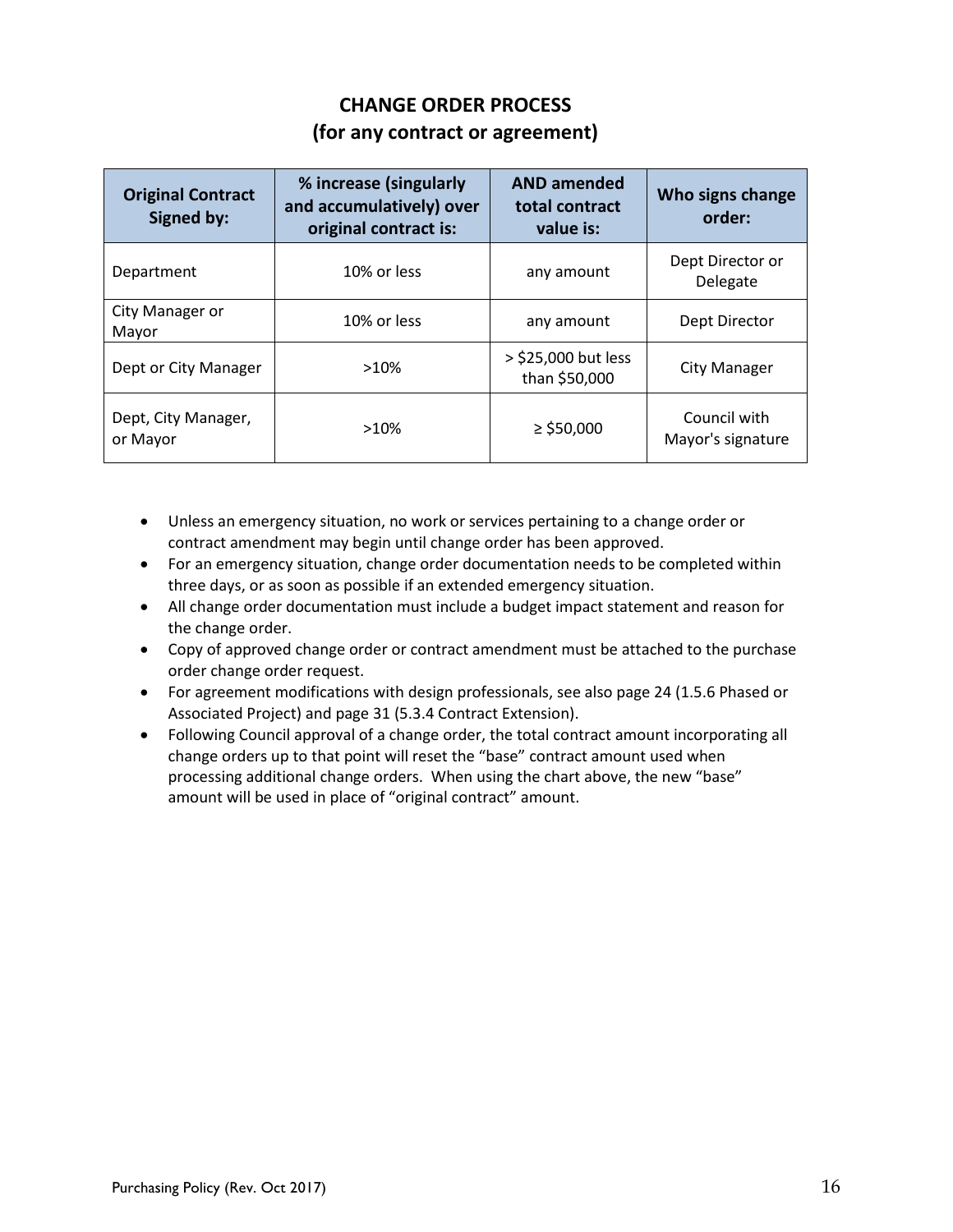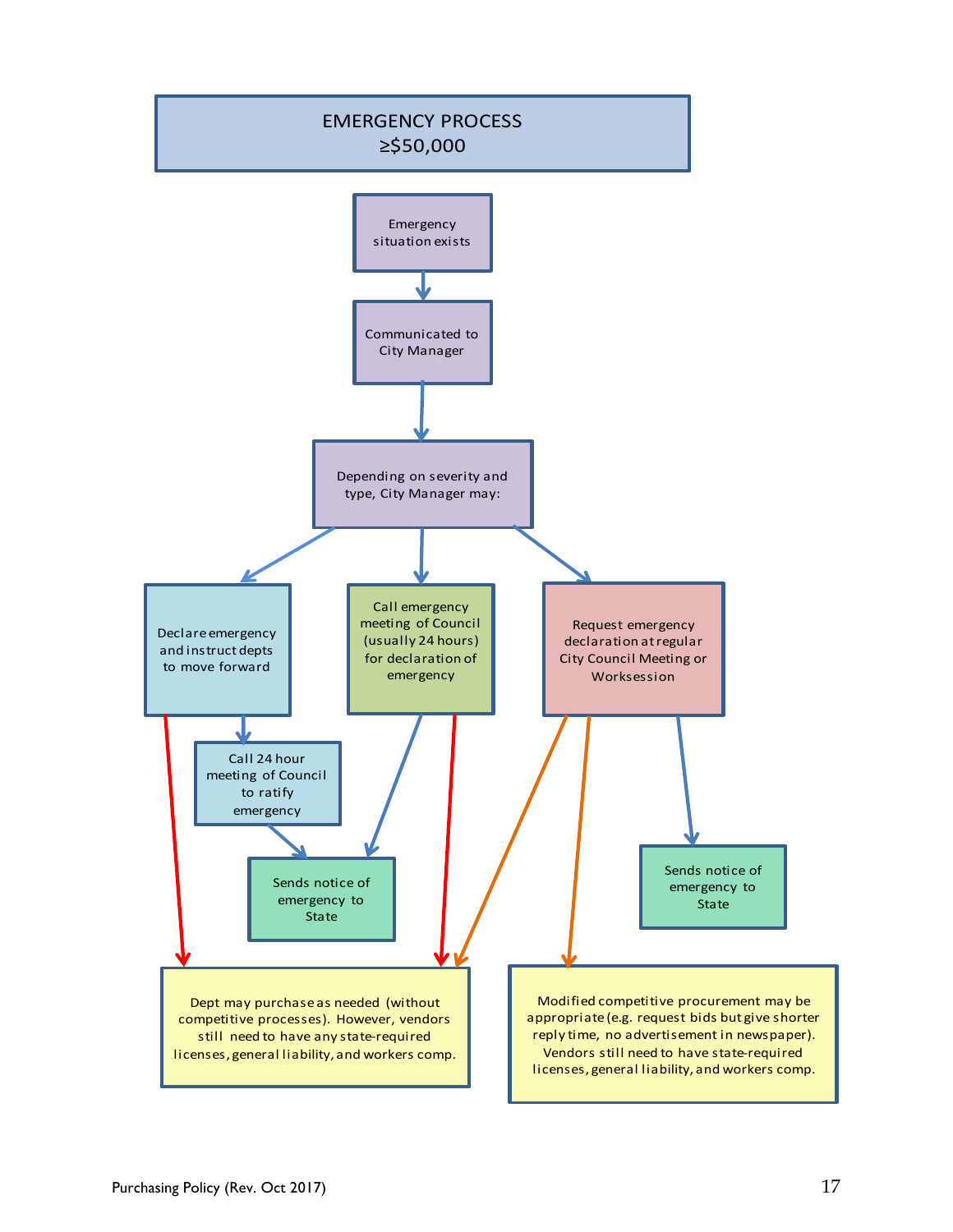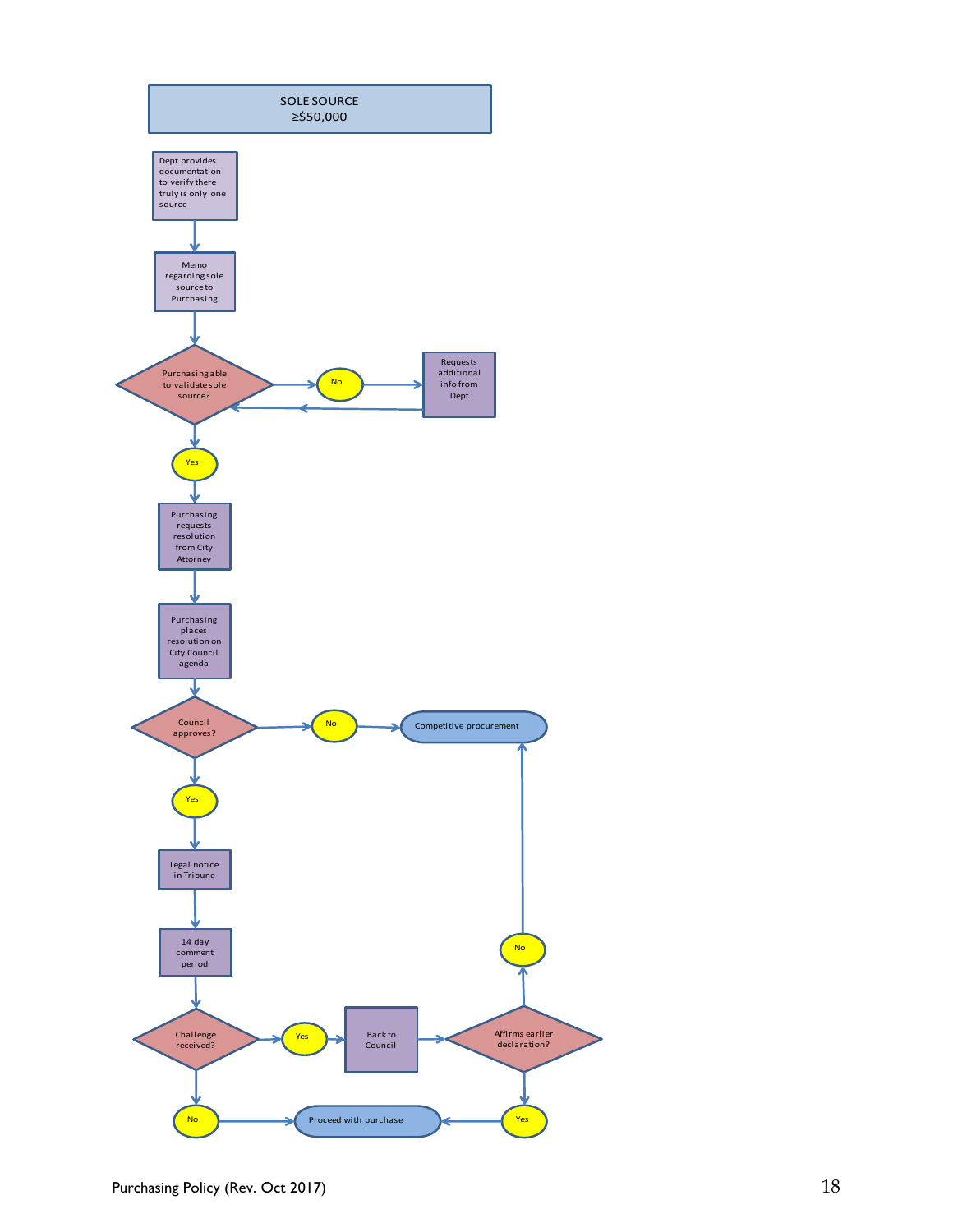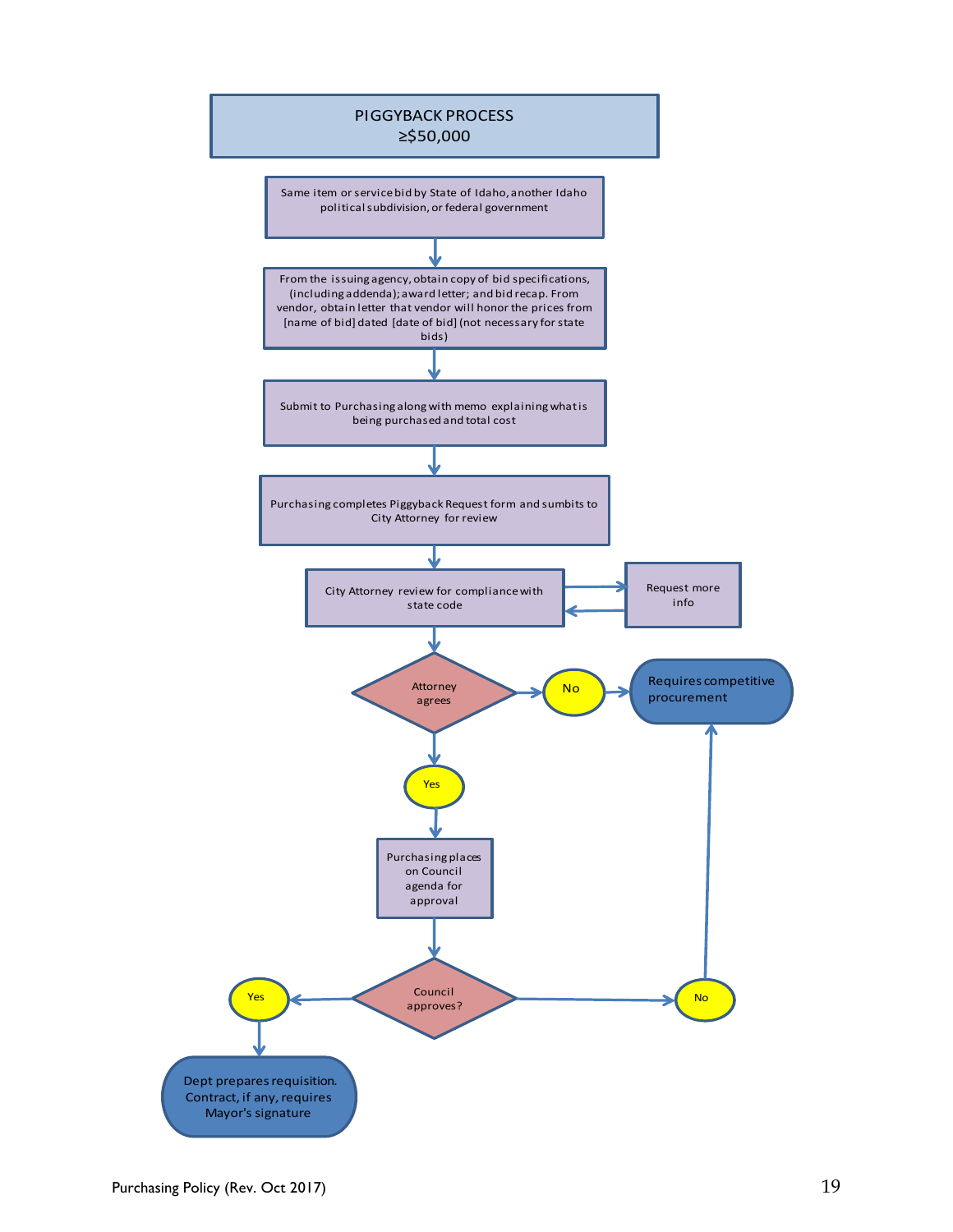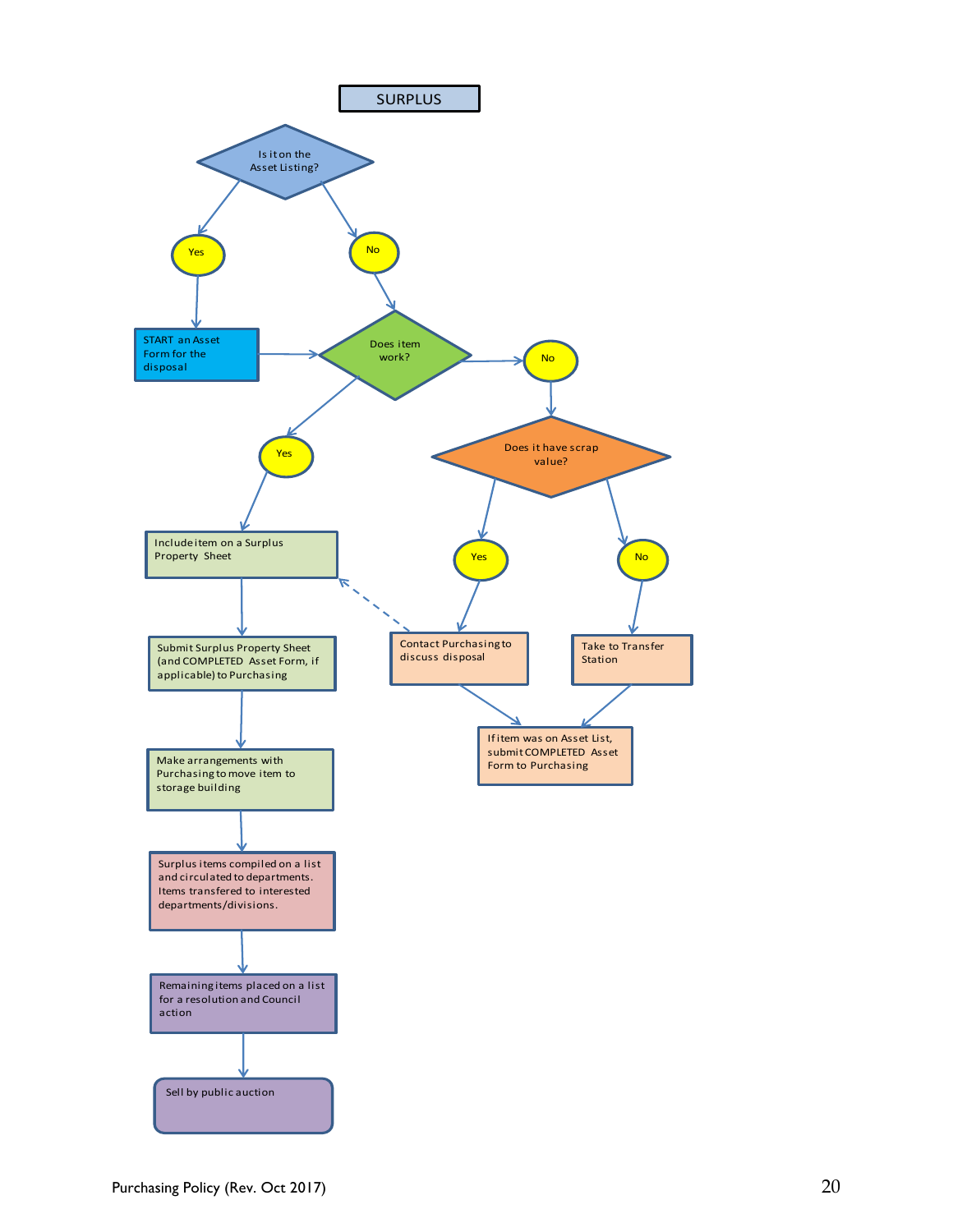**Purchasing Procedures**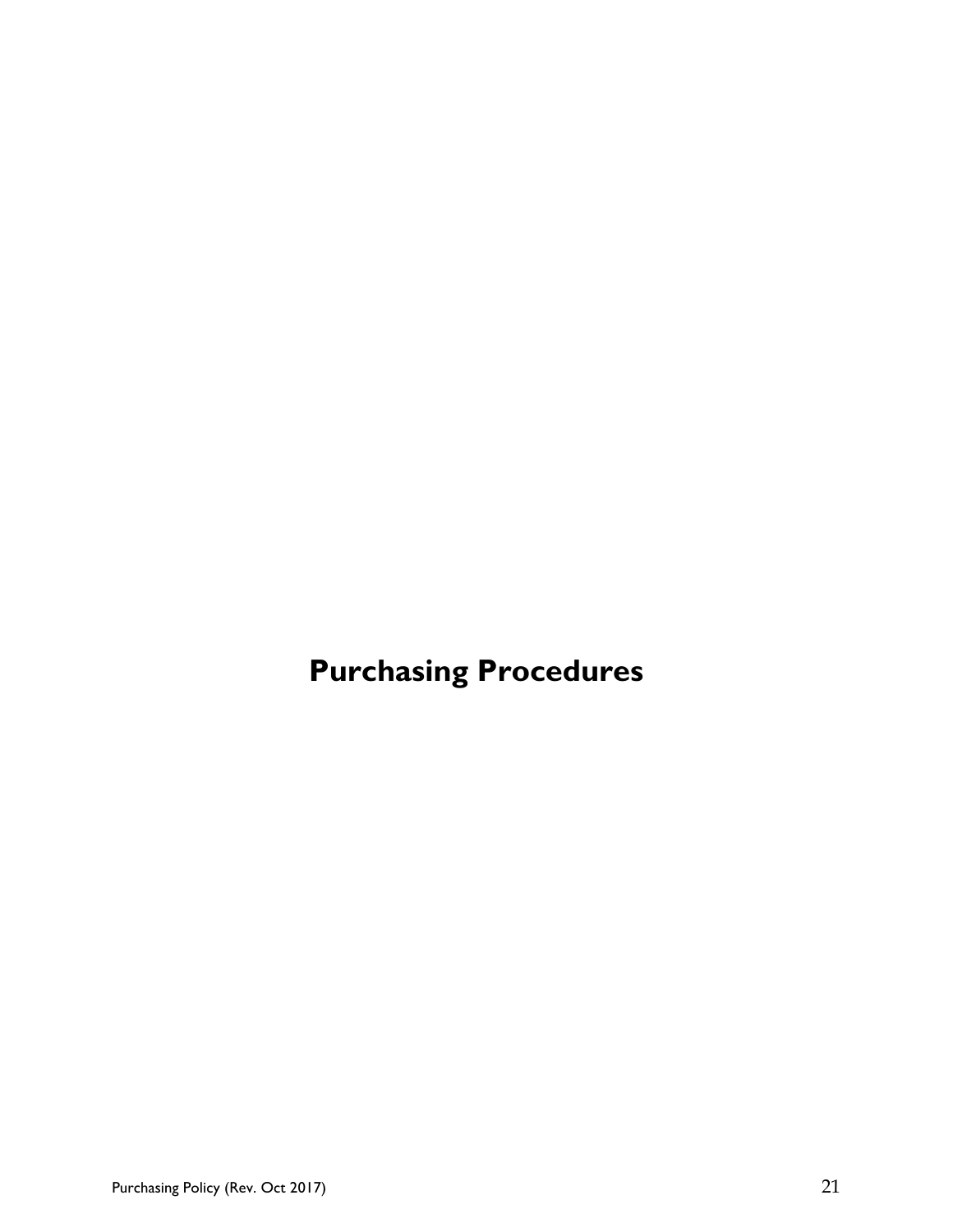# **PURCHASING PROCEDURES**

This portion of the manual briefly outlines the City's purchasing procedures and the forms designed to complement this system. The City acquires various types of property and services: goods and services; public works construction; and professional services.

"Cost" is determined based on the WHOLE project, purchase, or contract and may include shipping, delivery, maintenance, consultant travel, multiple years, anticipated additional tasks & phases, etc. **Do not split amounts to stay under competitive procurement thresholds as this is considered bid splitting and is prohibited by Idaho Code § 59- 1026.**

When possible, the City will endeavor to use businesses with a significant Idaho economic presence.

# **SECTION 1: TYPES OF PURCHASES**

# **1.1: Purchases of Goods or Services (except public works construction)**

<\$50,000 May be conducted with any vendor believed to provide the best value. Obtaining competitive quotes is not required, but is encouraged. When applicable, these purchases should be spread out over the various local vendors who are able to provide the same item(s) or service(s) at comparable prices. City Manager signs any contracts greater than \$25,000 but less than \$50,000.

# ≥\$50,000 but not to exceed \$100,000:

I.C. § 67-2806(1) Must provide written specifications to a minimum of three vendors able to provide the good or service. Responses must be in written form: mailed, faxed, emailed, or delivered. Specifications and responses must be attached to the electronic requisition (in Munis). Records must be maintained for a minimum of six months. City Council approval required. Mayor signs any contract.

Over \$100,000: I.C. § 67-2806(2) Must be formally bid (see Invitation for Bid or Request for Proposals). Notice will be published at least twice in the local newspaper, with the second publication not less than seven days before the opening date. Detailed specifications must be available and Bidders have up to 3 days prior to bid opening to object to specifications. Requirement of a bid bond is at the discretion of the City. Bonding requirements, when exercised, are 5% of the bid for the bid bond and 100% of contract price for the performance bond and payment bond. An independent cost estimate must be performed before receiving bids or proposals. City Council approval required. Mayor signs any contract.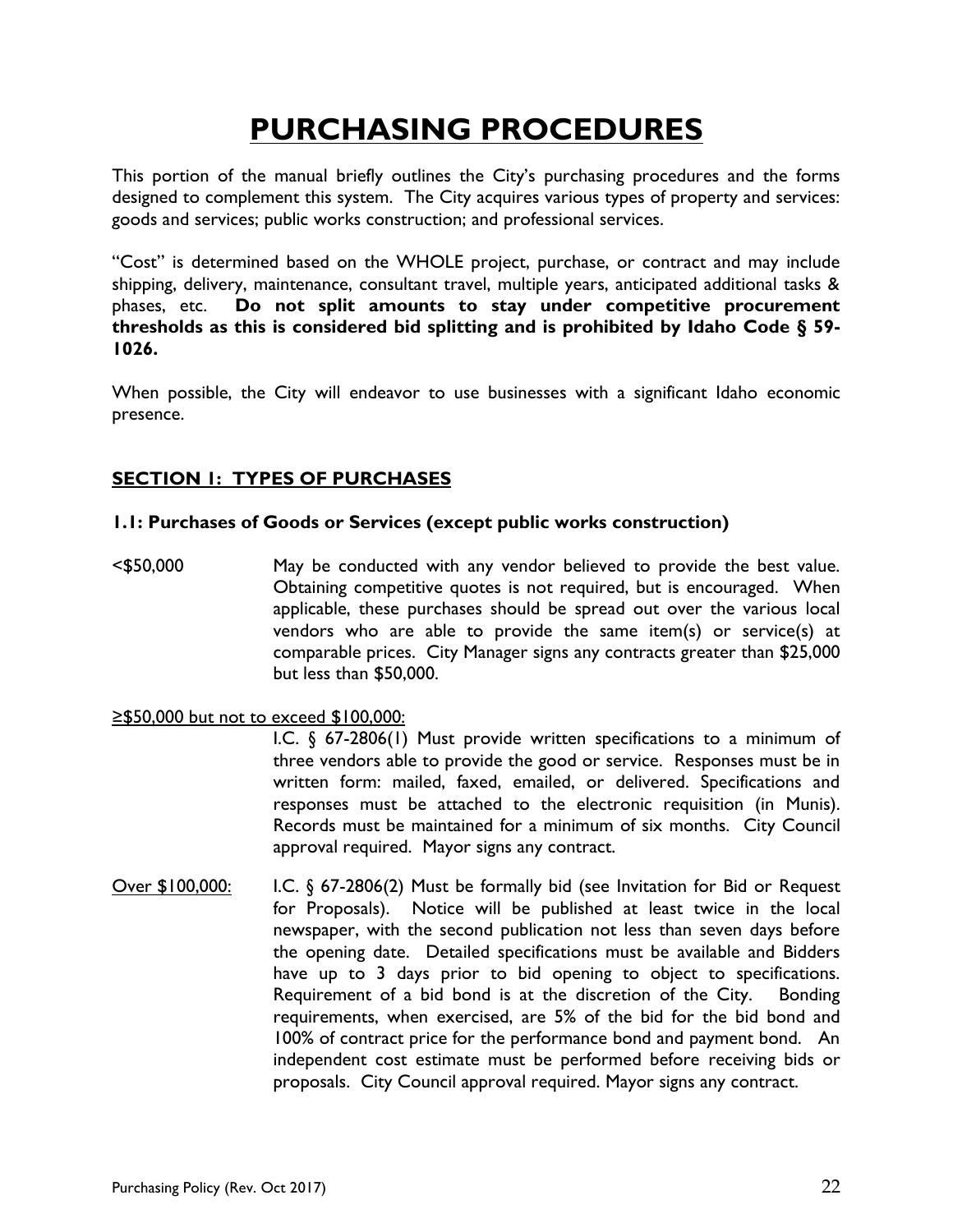#### **1.2 Purchases of Public Works Construction Services**

Public Works construction is basically all construction and maintenance on city property buildings, roads, and facilities with non-city personnel. Plans and specifications for projects >\$10,000 must be prepared by, and construction reviewed by, a licensed professional engineer (Idaho Code § 54-1218) or architect.

<\$50,000: May be conducted with any contractor believed to provide the best value for the City; however, contractor must have Idaho trade license to perform services (e.g. electrical, plumbing, HVAC, general contractor, etc.). Obtaining competitive quotes is not required, but is encouraged. Contracts above \$25,000 must be signed by the City Manager.

#### ≥\$50,000 but not to exceed \$200,000:

Idaho Code § 67-2805(2). A minimum of three (3) written bids from Idaho Public Works licensed contractors is required. The request must be in writing with a reasonable description and allow the potential vendors at least three days for response and an opportunity to object to the specifications. Bid security of at least 5% is required. Response is required to be in written form: by mail, fax, email, or delivered. The specifications and quotes must be attached to the requisition. Records must be maintained for a minimum of six months. City Council makes award and Mayor signs contract. Payment and performance bonds at 100% of contract value are required.

Over \$200,000: Idaho Code  $\S$  67-2805(3). Formal bid required (see Invitation for Bid). Code allows two categories of competitive processes: Category A permits any Idaho-licensed public works contractor to submit a bid. Category B involves pre-qualifying contractors and only those contractors may submit a bid for a project. (Contact Purchasing for additional information on Category B bidding.) For both categories, notice will be published at least twice in the local newspaper, with the second publication not less than seven days before the opening date.

> Detailed specifications must be available and Bidders have up to 3 days prior to bid opening to object to specifications. Bid security of at least 5% of bid is required. Performance and payment bonds at 100% of the contract value are also required. An independent cost estimate must be performed before receiving bids. City Council makes award. Mayor signs contract.

#### **1.3: Purchases of Information Technology**

Purchases or services related to information technology must be submitted to the Information Technology Manager for review and authorization to purchase. Purchase must also follow applicable purchasing process in 1.1 based on total expected costs.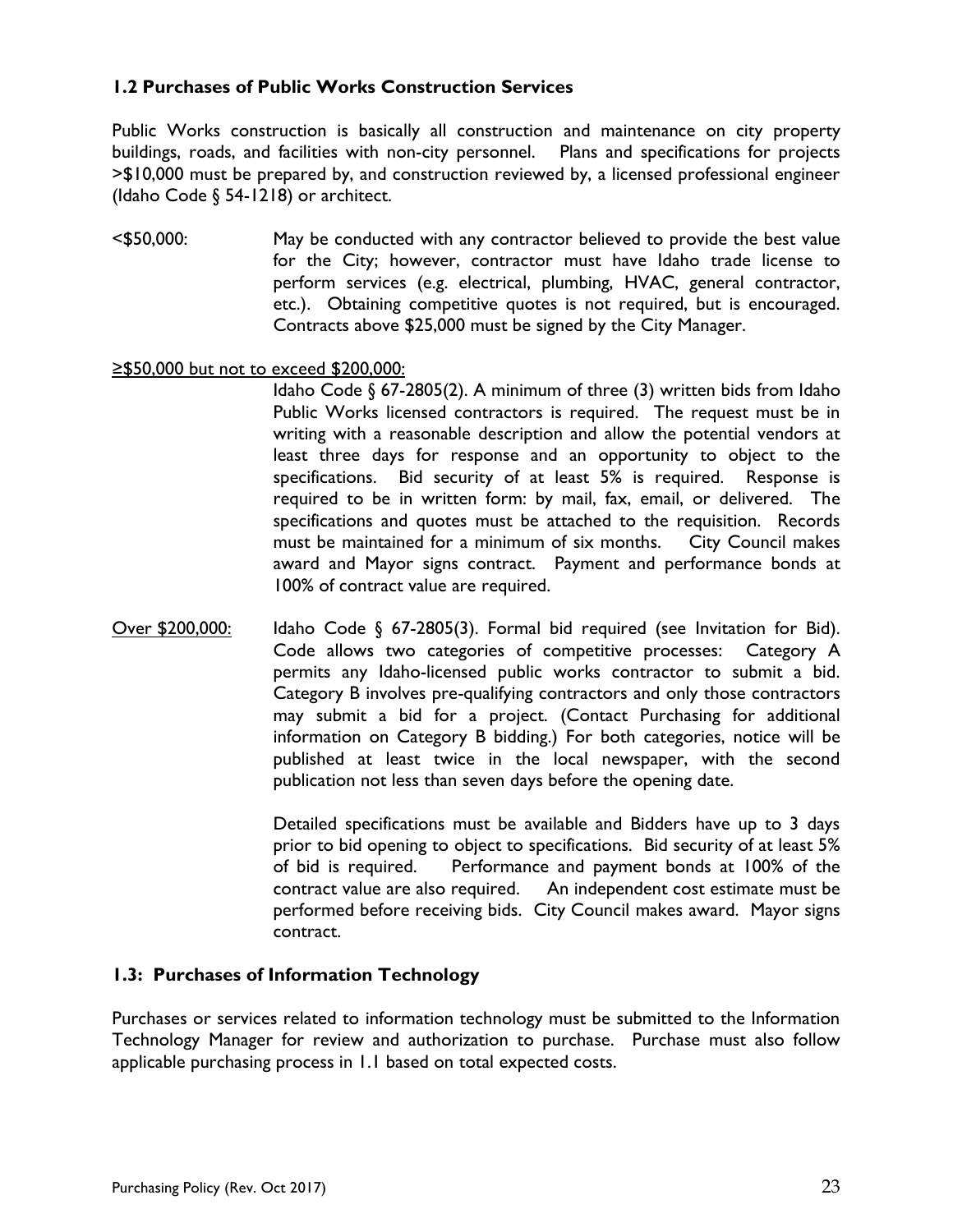# **1.4: Purchases of Professional Design Services**

Idaho Code § 67-2320 governs acquisition of engineering, architectural, landscape architectural, land surveying, and construction management services. All professional services obtained by the City shall be based on demonstrated competence and qualifications of the firm(s) or person(s).

The City shall establish a consultant roster by publishing a public notice requesting Statements of Qualification (SOQ). The City's Purchasing Agent shall retain these SOQs until such time as the next consultant roster is established.

Anticipated fees for determining selection process encompasses all anticipated stages of a project: preliminary study, conceptual design, final design, construction bidding, construction oversight, project closeout and any anticipated additional phases or tasks. When the anticipated fees are:

\$25,000 or less: Selection based on the evaluation of a single firm's or person's qualifications is permitted to allow timely response to small projects.

>\$25,000 but not to exceed \$200,000:

Selection is based on the evaluation of a minimum of three firms' qualifications. These qualifications shall be obtained from the Consultant Roster **OR** through the publishing of a public notice of Request for Qualifications (RFQ).

- >\$200,000: Selection is based on the evaluation of firms' qualifications obtained by publishing a public RFQ notice.
- NOTE: Professionals selected to perform services pertaining to tasks or phases of a larger project, selected outside of a competitive process for the overall project, may be excluded from participation in later phases of the project if the earlier services allowed access to information that would give the firm an unfair competitive advantage over other firms or could be perceived as avoidance of competitive procurement statutes. See Organizational Conflict of Interest (page 5) and Bid Splitting & Avoidance of Competitive Bidding and Procurement Statutes (page 4).

# **1.5: Purchases Exempted from Competitive Procurement**

# 1.5.1 Emergency

An emergency exists if there is a great public calamity for which delay can impact the security, life, health, or property of Lewiston's citizens. For amounts ≥\$50,000, the City Council must make the emergency declaration (Idaho Code § 67-2808(1)(a)). Once Council declares an emergency, purchases of materials, equipment, and services necessary to mitigate the immediate emergency are not required to follow competitive processes.

#### 1.5.2 Sole Source

Situations where there is only one vendor reasonably able to provide a good or service. For amounts ≥\$50,000, only City Council may make a sole source declaration (Idaho Code § 67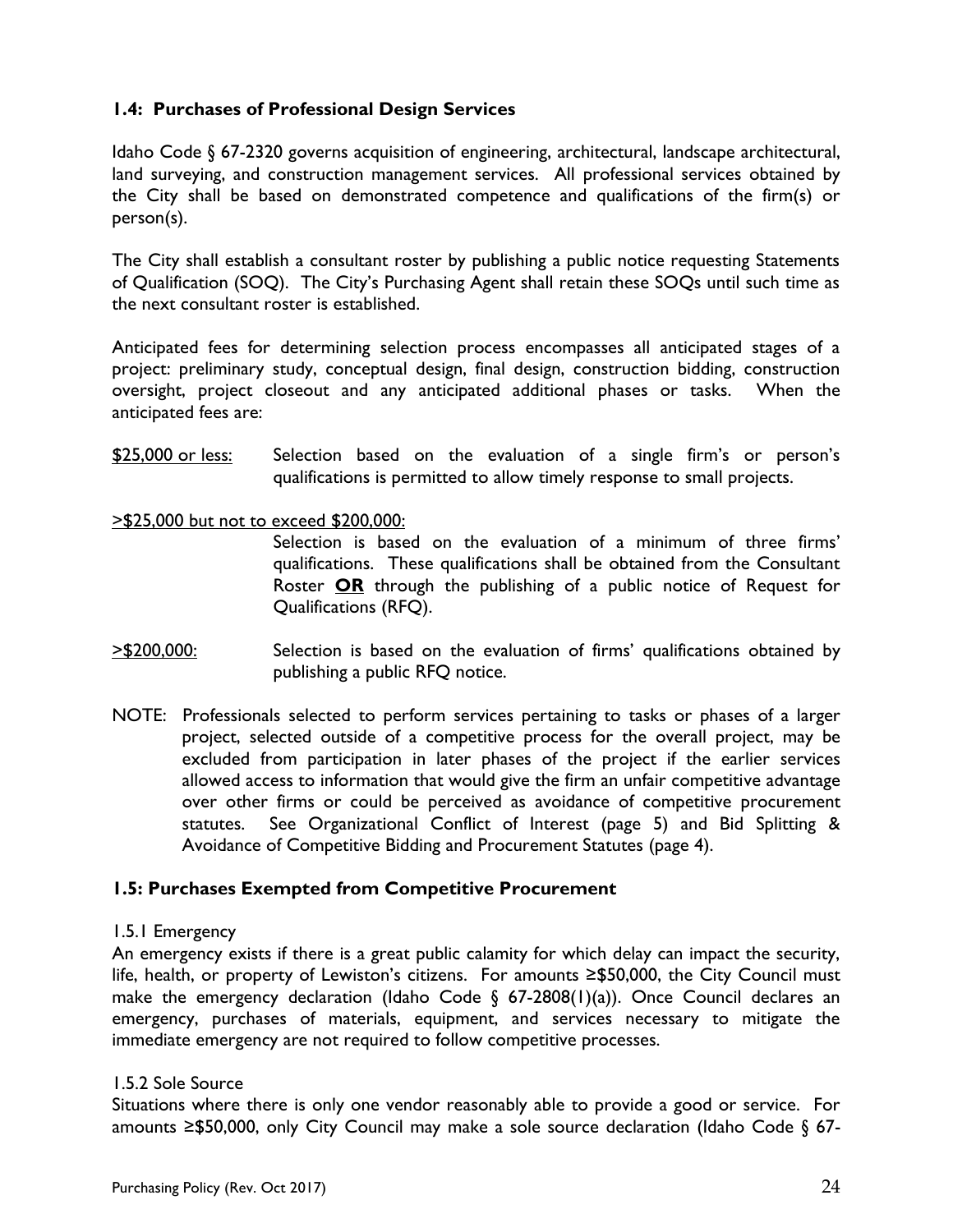2808(2)). Declaration is followed by a publication in the Lewiston Tribune and a fourteen (14) day comment period.

#### 1.5.3 Joint Purchasing

Idaho Code § 67-2807. The City may participate in joint bidding with other public agencies. One of the agencies will be designated as the Lead Agency and will conduct the bid process.

#### 1.5.4 Cooperative Contracts

Idaho Code  $\S$  67-2807. Contracts in which the City is a member and purchasing from the contracts is as if it were our own contract. It does not require bidding but does require some due diligence that the pricing offered in the co-op is a good price compared to what the City would likely pay if it was bid. Only Council may approve membership in a co-op. Council approval of purchase required if ≥\$50,000.

#### 1.5.5 Piggybacking

Idaho Code  $\S$  67-2803(1) & (10). If the contract allows it and the vendor is agreeable to do so, the City may purchase off an existing contract that was formally bid by the State of Idaho, another political subdivision of Idaho, or the federal government. The most common contracts piggybacked by the City are State of Idaho contracts. Amounts ≥\$50,000 require City Attorney review and Council approval.

#### 1.5.6 Phased or Associated Project (pertains to Professional Services only)

Idaho Code § 67-2320(4). If a project is related to or is another phase of a previous project that was awarded by Council as a result of a competitive selection process, the City may enter into a new professional services contract or amend the previous contract for the additional services. If the additional amount is over \$25,000, City Attorney review of "phased or associated" determination required prior to City Manager executing contract. If ≥\$50,000, City Attorney review and Council approval required.

1.5.7 Other exemptions listed in Idaho Code § 67-2803

Such as:

- **•** Utilities:
- Ongoing maintenance and licensing of software previously procured through a formal competitive process
- Repair of heavy equipment
- Purchase of used property

# **SECTION 2: REQUISITIONS & PURCHASE ORDERS**

#### **2.1: Requisition**

The Requisition (REQ) shall be used to request the purchase of supplies or services and to ensure funds are available and set aside (encumbered) for the total cost of the purchase.

Prior to requesting that a vendor provide goods or services, and prior to entering a REQ, ensure the intended vendor is already a vendor within MUNIS and that the vendor has all required licenses and insurances.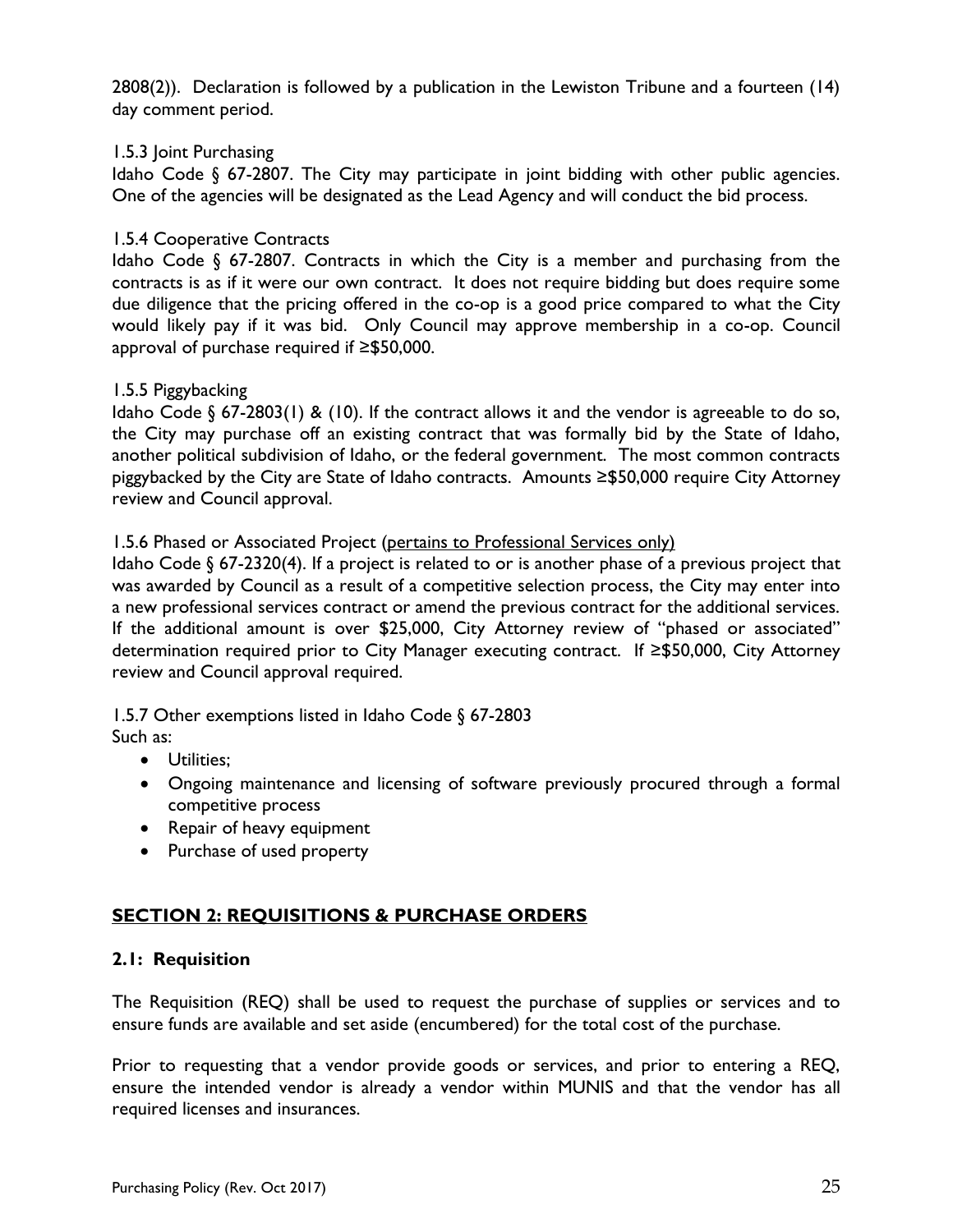To create a REQ, open the City's MUNIS software and complete a "Requisition Entry". Use the appropriate expense account. When the form is completed click "Release" which will start the approval workflow process. The approver is responsible to ensure the correct vendor, description, expense account, and amount are on the REQ and that that vendor possesses any required licenses and insurances. Once approved, the REQ will be forwarded to the Purchasing Agent who will create the Purchase Order (PO).

# **2.2: Annual Requisition**

In instances where monthly payments are made to a vendor during the year, create one REQ listing the months and payment amount at the start of the fiscal year or contract term.

In instances where payments of varying amounts will be made to a vendor during the year (such as office supplies or copier maintenance agreements), create one REQ with a lump sum amount as the quantity and a unit price of \$1.00. This will be turned into a Blanket PO for use to pay invoices as needed throughout the year. A blanket PO is ideal when you know you will need to purchase items from a particular vendor throughout the year, but you do not know what will be purchased each time nor do you know what the costs will be. In these cases, it is beneficial to set up a fairly generic PO with a lump sum amount that will be "used up" during the year. When remaining balance gets low, more funds may be added to it via change order.

# **2.3: Purchase Order**

All Purchase Orders (PO) will be processed by the Purchasing Division . No PO will be issued without a properly processed REQ. For requisitions under \$5,000, the final requisition approver may convert the REQ to a PO. The approver is responsible to ensure the correct vendor, description, expense account, and amount are on the REQ and that that vendor possesses any required licenses and insurances.

# **2.4: Purchase Order Receiving**

When items listed on the PO are received and verified, the originator will enter a receiving record for the PO. Using the MUNIS system, open "Purchase Order Receiving", complete the form, and "Accept". Write the PO number on the invoice and send it to Accounts Payable for payment processing. When an item is backordered, receive only on the items received and write "Do Not Close PO" on the invoice. When the backordered item is received, enter a receiving record for the item. **Do not pay for goods or services before they have been delivered.** 

# **SECTION 3: COMPETETIVE PROCUREMENT FOR GOODS AND SERVICES**

# **3.1: Informal Bid (IIFB) or Informal RFP (IRFP) – Goods and Services (not public works construction) ≥\$50,000 but not to exceed \$100,000 (Idaho Code** §§ **67- 2806(1) and 67-2806A)**

 Written specifications (to include description of what is needed, quantity, due date and time for bids or proposals, and any other terms/conditions required of the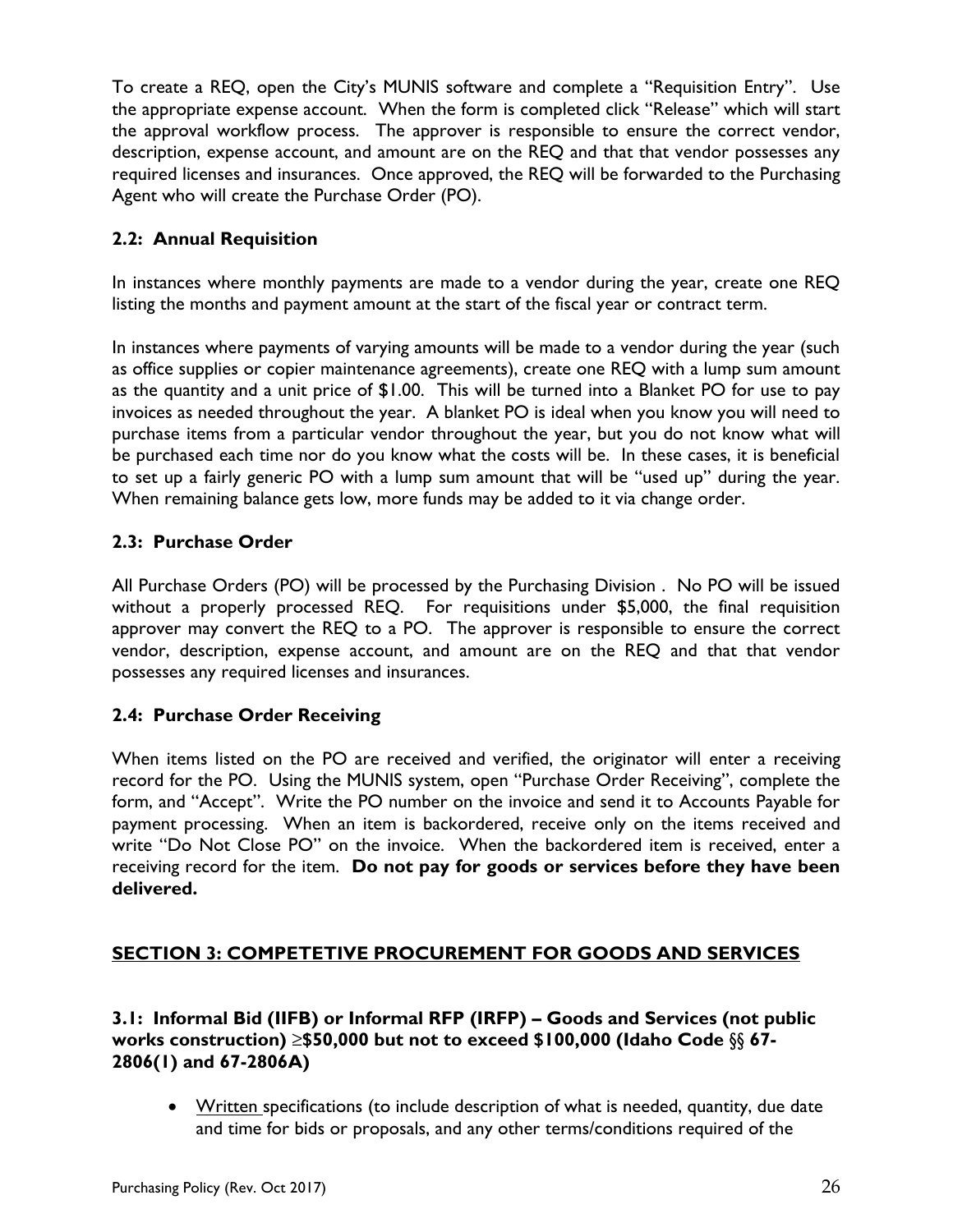bidder or proposer) must be provided to at least three (3) vendors able to supply the goods or services. Bidders/Proposers must be provided adequate time to respond, but not less than three (3) business days.

- Responses must be in writing and be returned to the Purchasing Division by the designated time.
- Award is to the lowest responsive bidder for an IIFB or to the highest-ranked proposer for an IRFP.

# **3.2: Formal Bids (IFB) – Goods and Services greater than \$100,000 (Idaho Code** § **67-2806(2))**

- Notices inviting bids shall include a general description of the supplies or services to be purchased, the place where bid forms and specifications can be obtained, the time and place for opening bids, whether a bid deposit or bond will be required, and whether payment and performance bonds will be required.
- The notice shall be published twice in the Lewiston Tribune with the second publication at least seven (7) days from the first publication and the second publication at least seven (7) days prior to the date set for final receipt of bids. Notice will also be posted to the city's website. Notices may only be published by the Purchasing Division.
- When deemed necessary by the purchasing officer, bids shall be accompanied by bidder's security in the form of cash, a cashier's check made payable to the city, or a surety bond in favor of the city, in such amounts as determined by the purchasing officer to be adequate for protection of the city's interests. Bidders shall be entitled to return of their bid security. A successful bidder shall forfeit his or her bid security upon failure or refusal to execute a contract and/or to provide payment and performance bonds within the required time. The city council may, on failure or refusal of the successful bidder to execute the contract and/or provide payment and performance bonds, award it to the next lowest responsive bidder, in which event, the lowest bidder's security shall be applied by the city first to the difference between the low bid and the second lowest bid, then toward payment of any other costs, expenses or damages incurred by the city as a result of such failure or refusal, and the balance of the security, if any, shall be returned to the lowest bidder.
- Sealed bids shall be submitted to the purchasing officer and shall be identified as bids on the envelope. Bids received after the deadline for submitting the same shall not be accepted and shall be returned to the bidder unopened. The bids shall be opened in public at the time and place stated in the public notice or as stipulated by addendum to the IFB.
- If, in the opinion of the city council, none of the bids is satisfactory, the council may reject all bids and either re-advertise for new bids or, by resolution, purchase the supplies or services in the open market.
- A contract shall generally be awarded to the lowest responsive bidder.
- If two or more bids received are for the same total amount or unit price, quality and service being equal, and if a delay for re-advertisement would not be in the public interest, the city council may accept the bid it chooses.
- Payment and performance bonds may be required to be furnished before entering into a contract with a successful bidder. Bonds shall be in a form satisfactory to the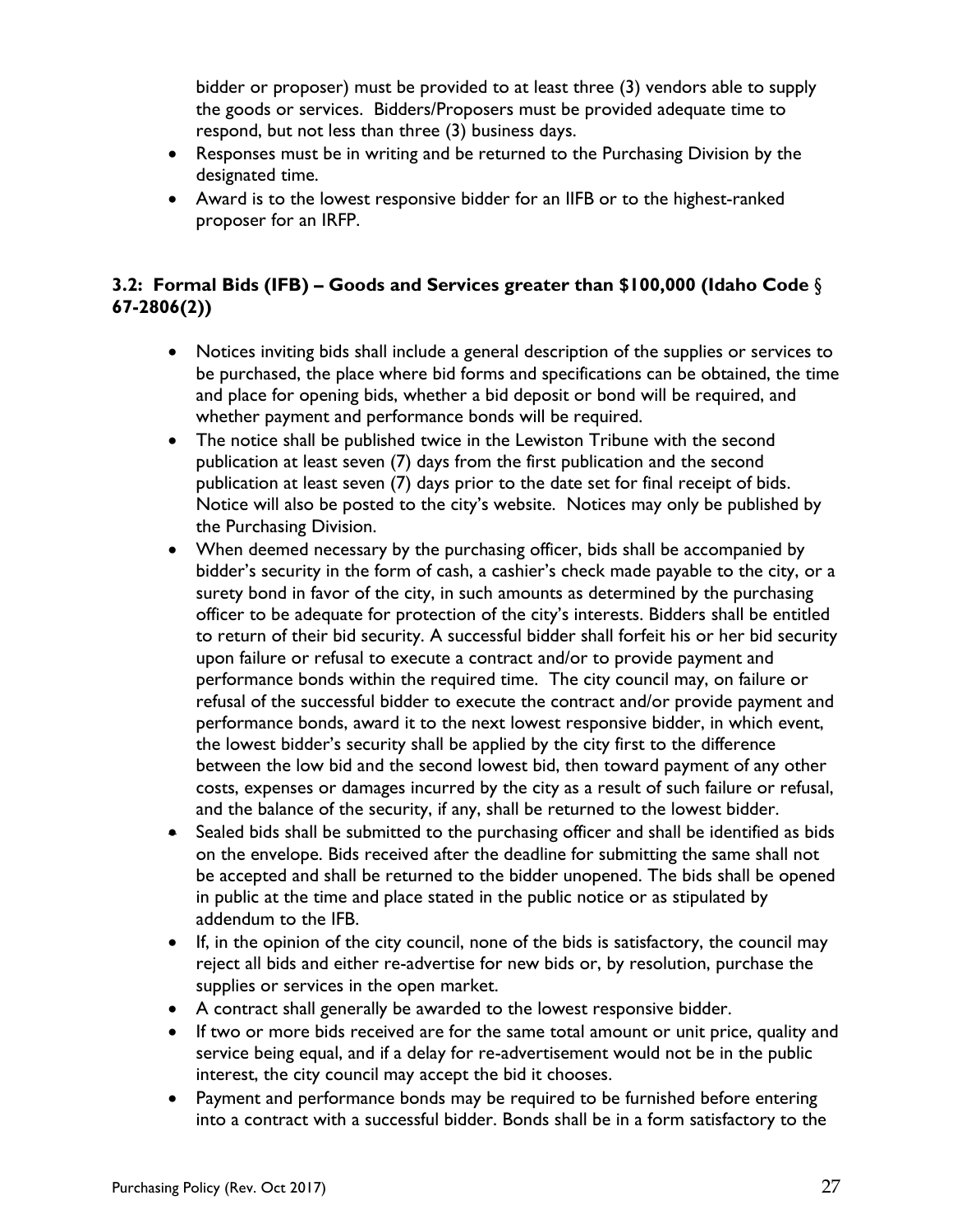city attorney. Bond amount will be satisfactory to the purchasing officer and in compliance with the contract specifications.

- The city council may waive any minor irregularities in the bids, based upon a determination that the same have no material impact upon the bidding process or other bids submitted.
- If no bids are received in response to the notice inviting bids, the city council may proceed to purchase the supplies or services without further competitive bidding.

# **3.3: Formal Request for Proposals (RFP) – Goods and Services greater than \$100,000 (Idaho Code** § **67-2806A)**

- Request for Proposals are to be used instead of Invitation to Bid if the items to be procured cannot be easily described or if factors other than price need to be considered to select the goods or services that will best meet the needs of the city.
- Notices requesting proposals shall include a general description of the supplies or services to be purchased or the problem to be solved, the place where specifications can be obtained, the time and place for opening proposals, whether a proposal security will be required, whether payment and performance bonds will be required, and time and place for any pre-proposal meeting.
- The notice shall be published twice in the Lewiston Tribune with the second publication at least seven (7) days from the first publication and the second publication at least seven (7) days prior to the date set for final receipt of proposals. Notice will also be posted to the city's website. Notices may only be published by the Purchasing Division.
- Specifications need to describe the items or services needed by the city and indicate how proposals will be evaluated and what proposers need to submit as part of their proposal.
- At the time and date specified in the RFP documents, proposals will be opened and the company name of proposers read. To protect the integrity of the evaluation process, proposals will remain confidential until an award recommendation is made to the city council.

# **SECTION 4: COMPETITIVE PROCUREMENT FOR PUBLIC WORKS CONSTRUCTION (Idaho Code** § **67-2805)**

# **4.1: Informal Bid (IIFB) – Public Works Construction ≥\$50,000 but not to exceed \$200,000 (Idaho Code** § **67-2805(2))**

• Written specifications prepared by a licensed design professional must be provided to at least three (3) contractors that have an Idaho Public Works Contractors License in the applicable category or categories. Specifications must include a description of what is needed, quantity, sample contract, due date, time, and location for bids, and any other terms/conditions required of the bidder. Bid Security is required. Bidders must be provided adequate time to respond, but not less than three (3) business days.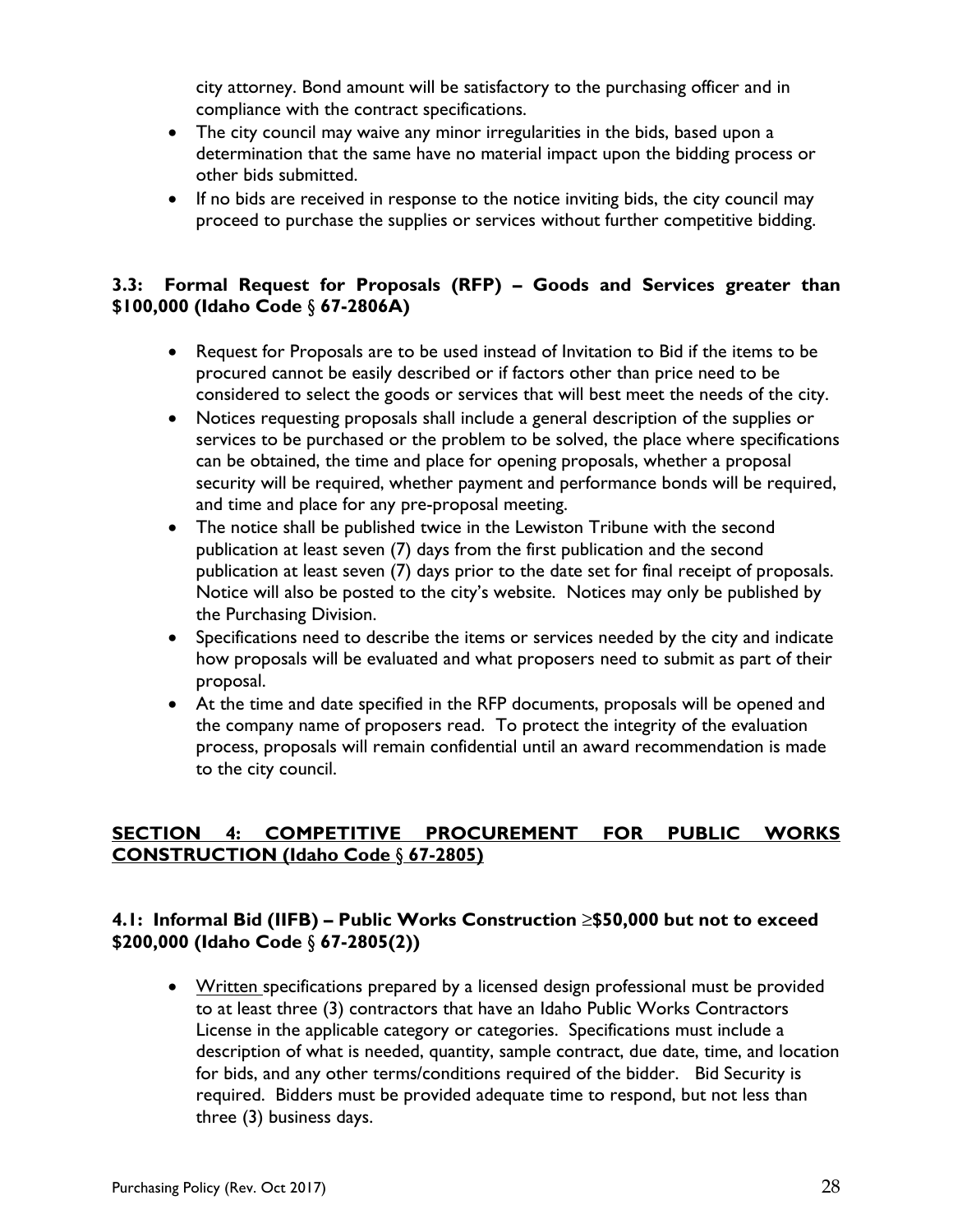- Responses must be in writing and be returned to the Purchasing Division by the designated time.
- Award is to the lowest responsive bidder. Payment and Performance Bonds are required.

# **4.2: Formal Bids (IFB) – Public Works Construction greater than \$200,000, Category A (Idaho Code** § **67-2805(3))**

- Notices inviting bids shall include a general description of the supplies or services to be purchased, the place where bid forms and specifications can be obtained, the time and place for opening bids, time and place for pre-bid conference (if any), and requirements for bid security and payment and performance bonds.
- The notice shall be published twice in the Lewiston Tribune with the second publication at least seven (7) days from the first publication and the second publication at least seven (7) days prior to the date set for final receipt of bids. Notice will also be posted to the city's website. Notices may only be published by the Purchasing Division.
- Bids shall be accompanied by bidder's security in the form of cash, a cashier's check made payable to the city, or a bid bond in favor of the city, in such amounts as determined by the purchasing officer to be adequate for protection of the city's interests. Bidders shall be entitled to return of their bid security. A successful bidder shall forfeit his or her bid security upon failure or refusal to execute a contract and/or to provide payment and performance bonds within the required time. The city council may, on failure or refusal of the successful bidder to execute the contract and/or provide payment and performance bonds, award it to the next lowest responsive bidder, in which event, the lowest bidder's security shall be applied by the city first to the difference between the low bid and the second lowest bid, then toward payment of any other costs, expenses or damages incurred by the city as a result of such failure or refusal (not to exceed 25% of the bid security), and the balance of the security, if any, shall be returned to the lowest bidder.
- Sealed bids shall be submitted to the purchasing officer and shall be identified as bids on the envelope. Bids received after the deadline for submitting the same shall not be accepted and shall be returned to the bidder unopened. The bids shall be opened in public at the time and place stated in the public notice, or as stipulated by addenda to the IFB.
- If, in the opinion of the city council, none of the bids is satisfactory, the council may reject all bids and either re-advertise for new bids or pass a resolution that the supplies or services may be obtained more economically in the open market.
- A contract shall generally be awarded to the lowest responsive bidder.
- If two or more bids received are for the same total amount or unit price, quality and service being equal, and if a delay for re-advertisement would not be in the public interest, the city council may accept the bid it chooses.
- Payment and performance bonds are required to be furnished before entering into a contract with a successful bidder. Bonds shall be in a form satisfactory to the city attorney. Bond amount will be satisfactory to the purchasing officer and in compliance with the contract specifications.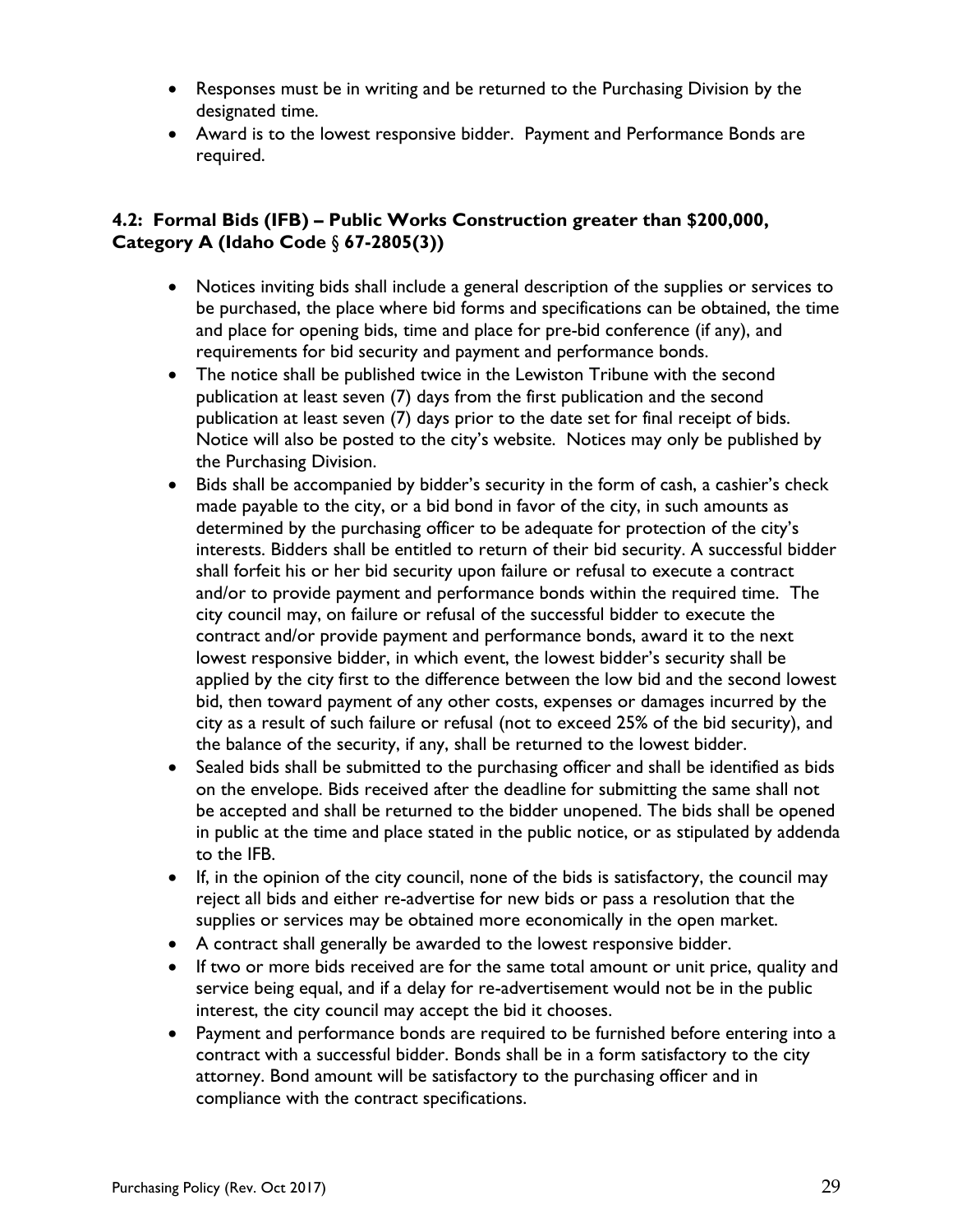- The city council may waive any minor irregularities in the bids, based upon a determination that the same have no material impact upon the bidding process or other bids submitted.
- If no bids are received in response to the notice inviting bids, the city council may proceed to purchase the supplies or services without further competitive bidding.

# **SECTION 5: COMPETITIVE PROCUREMENT FOR PROFESSIONAL SERVICES PERTAINING TO PUBLIC WORKS (Idaho Code** § **67-2320)**

**All professionals, regardless of dollar value of the project, must be qualified to provide the services.** A written agreement is required when total fees will exceed \$10,000. Legal review of the agreement is required for contracts exceeding \$25,000.

# **5.1: Direct Request – Professional Services < \$25,000**

For projects under \$25,000, a department may make a direct request for services to a firm or person qualified to provide the needed design services.

# **5.2: Consultant Roster - Professional Services < \$200,000**

The City shall establish a consultant roster every two years as a tool for obtaining professional engineering, architectural, landscape architectural, land surveying, and construction management services (Idaho Code § 67-2320) valued at \$200,000 or less. This roster shall be established by publishing a RFQ at least twice in the Lewiston Tribune. The Purchasing Agent shall retain SOQs until such time as the next consultant roster is established. A firm may submit an SOQ at any time for inclusion on the Consultant Roster.

The roster is intended to be very generic and submitted Statements of Qualifications may not be adequate for determining which firm is the best qualified for a specific project. Departments may wish to send additional information to possible firms to obtain a better idea of which firm would be the best for a task. For services estimated over \$100,000, the department must send an abbreviated RFQ to at least three seemingly qualified firms from the roster to provide the firms more information on the specific project and to allow the firms to provide a response tailored to the particular project.

If a department wishes to consider firms that are not on the roster, or if there is inadequate competition on the roster (less than three qualified firms), the formal RFQ process must be followed.

# **5.3: Formal Request for Qualifications – Professional Services greater than \$200,000 OR > \$25,000 if NOT selecting from Consultant Roster**

- Process to be used if: 1) anticipated agreement amount will exceed \$200,000; 2) no firms, or an inadequate number of firms, on the Consultant Roster appear to meet the needs of the department; or 3) the department desires to issue a formal request.
- Request for Qualifications (RFQ) are to be used for obtaining the services of design professionals (engineers, architects, and landscape architects) and surveyors and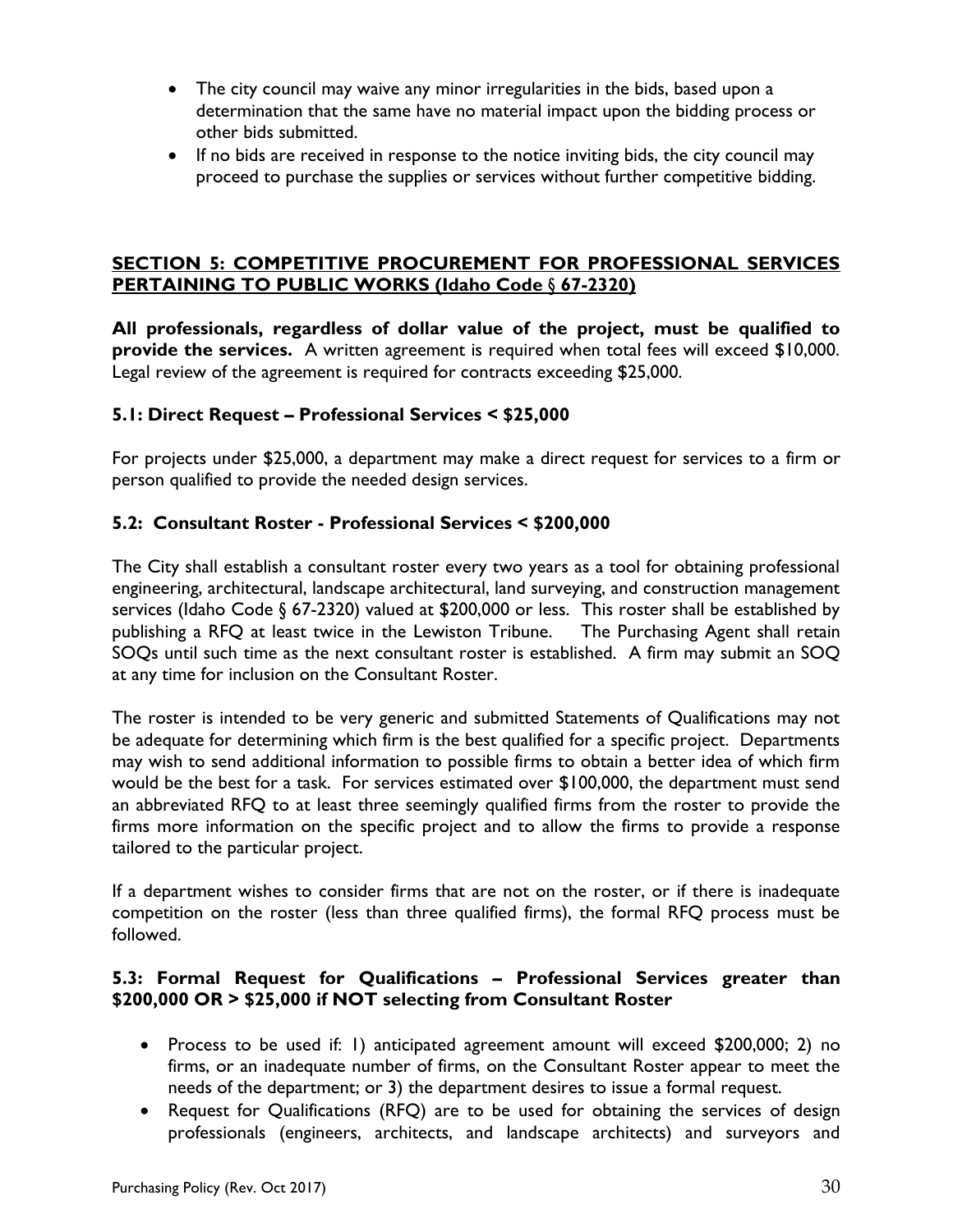construction managers who must be selected on qualifications (Idaho Code § 67-2320). Costs are not an allowed factor during evaluation of firms.

- Notices requesting statements of qualifications (SOQ) shall include a general description of the proposed project and services needed, the place where specifications can be obtained, the time and place for receipt of SOQs, and the time and place of the preresponse conference, if any.
- The notice shall be published twice in the Lewiston Tribune with the second publication at least seven (7) days from the first publication and the second publication at least seven (7) days prior to the date set for final receipt of SOQs. Notice will also be posted to the city's website. Only the Purchasing Division may publish notices for Request for Qualifications.
- The RFQ will include a description of the project, required services, proposal content (including a description of firm, experience, personnel, project approach, and project schedule), selection criteria, contact name and contact information for questions, phone number, and proposal deadline.
- The Purchasing Agent may also solicit SOQs from firm(s) or person(s) by sending them a copy of such notice.
- The Purchasing Agent will send notice of the formal RFQ opportunity to all firms on the consultant roster in the relevant category(ies).

# **5.3.1 Selection Criteria (when using roster or evaluating formal SOQs)**

Selection of professional services shall be based on the criteria developed by the requesting Department Manager and such criteria shall be included in the RFQ. The criteria shall include the following, but additional criteria may be included for specific projects:

- Firm History and Capability to Perform Project
- Relevant Project Experience
- Qualifications of Project Team Members
- Familiarity with Area and Project
- Project Approach and Schedule

# **5.3.2: Selection Procedure**

Where consideration of a single firm's qualifications is permitted by this Policy, the Department Manager or their representative shall evaluate the qualifications to determine that the firm or person is qualified to perform the anticipated services.

When consideration of more than one firm's qualifications is required by this Policy for agreements valued at less than \$200,000, the qualifications shall be reviewed by 1) at least one person if that person has experience and expertise for the services being acquired; or 2) at least two persons if the evaluators do not have experience or expertise for the services being acquired. For the formal RFQ process (agreements valued over \$200,000), at least three persons must review the SOQs. Persons not on City staff may be selected when determined by the Department to be beneficial to the review process.

Reviewers shall independently review and rank the SOQs and shall complete an "Evaluation Form" for each firm considered from the roster or for each firm that submitted a SOQ to a formal RFQ request. Selection criteria are established prior to issuing a formal RFQ or looking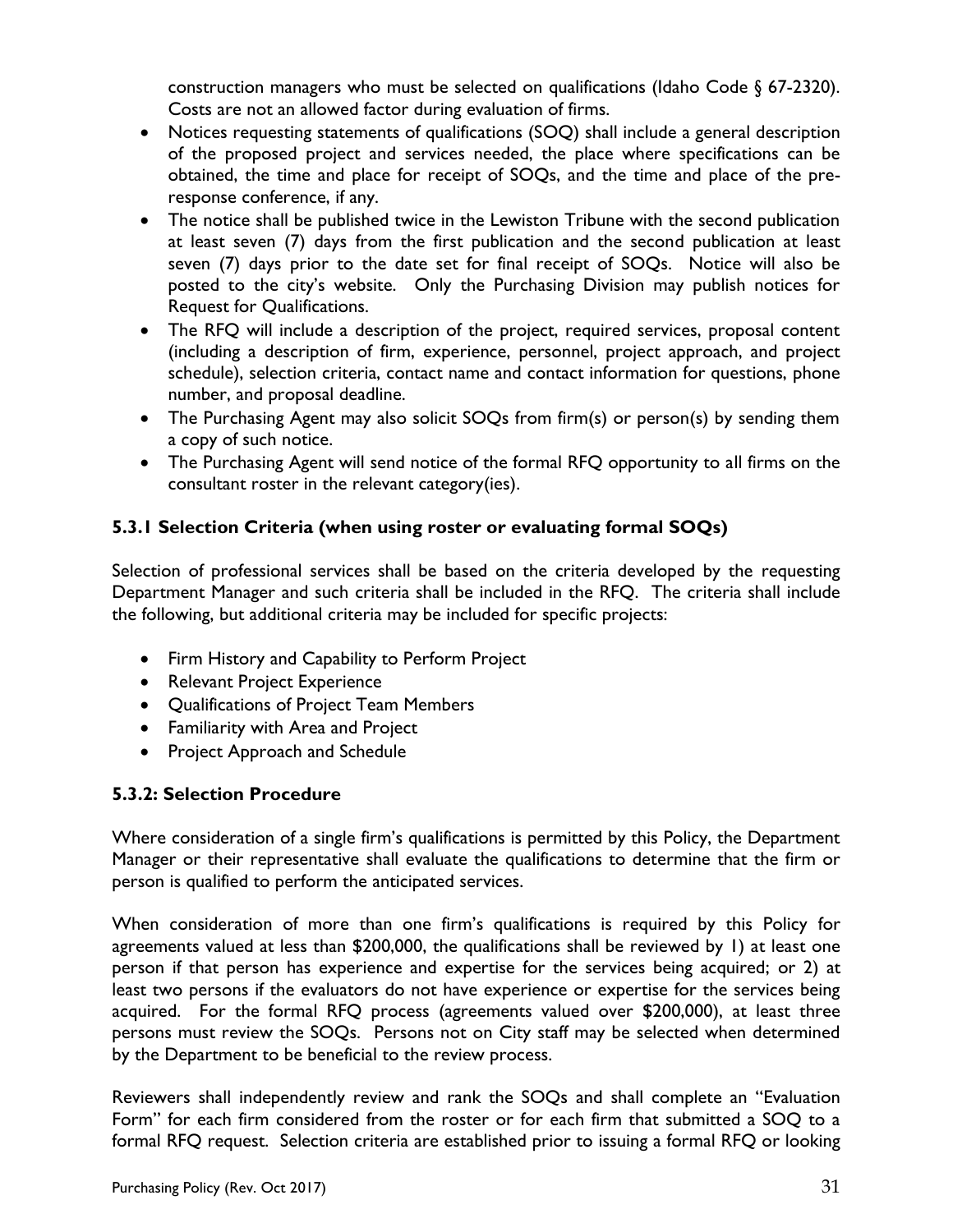at the roster for possible firms. Each reviewer shall rank the firms in order of preference. The rankings of each reviewer shall then be combined to determine a final ranking. After each reviewer has ranked the firms, the committee will meet to discuss the scores.

When interviews are required and the number of firms submitting SOQs, or being considered from the roster, exceeds three, the evaluation and ranking of SOQs shall be used to determine the ranking for invitations to interview. Usually, the three highest-ranked firms will be interviewed. However, a competitive range may be established that will indicate the firms to be interviewed. Interviews for projects under \$200,000 may be conducted by phone, internet, or in person, at the discretion of the project lead. Interviews for projects with an anticipated design services value over \$200,000 will be in person with the project lead determining what the firms are to include in their presentation and/or what the firms need to be prepared to discuss. When interviews are required and the number of firms submitting SOQs is less than three, all firms submitting shall be interviewed. The reviewers shall evaluate the firms based upon their SOQs and information provided at the interview. Each reviewer shall complete an "Evaluation Form" listing each firm considered and the reviewer's evaluation of that firm against the selection criteria. Each reviewer shall rank the firms in order: highest score is ranked number 1, next highest score is number 2, etc. The rankings of each reviewer shall then be combined to determine a final ranking.

# **5.3.3: Negotiations**

The Department Director, or designee, shall initiate negotiations for an agreement with the highest ranked firm, based on the selection procedure. Negotiations shall be to perform the project services at a price determined by the City to be reasonable and fair to the public considering the estimated value, scope, nature, and complexity of the services. If unable to negotiate a satisfactory agreement, negotiations shall be formally terminated by notifying the firm in writing by certified return receipt mail. Once negotiations have been formally terminated, negotiations with the next highest ranked firm may begin.

# **5.3.4: Contract Extension**

Idaho Code § 67-2320(4). When the City Council has previously entered into a professional service agreement with a firm for an associated or phased project, an extended or new professional service agreement may be negotiated with that firm at the Department Director's discretion. In this case, it is not necessary to conduct the qualifications evaluation and selection process. City Attorney review required if amount is > \$25,000. City Manager signs agreement. If ≥\$50,000, Council approval also required. (Also reference Change Order Process chart, page 16).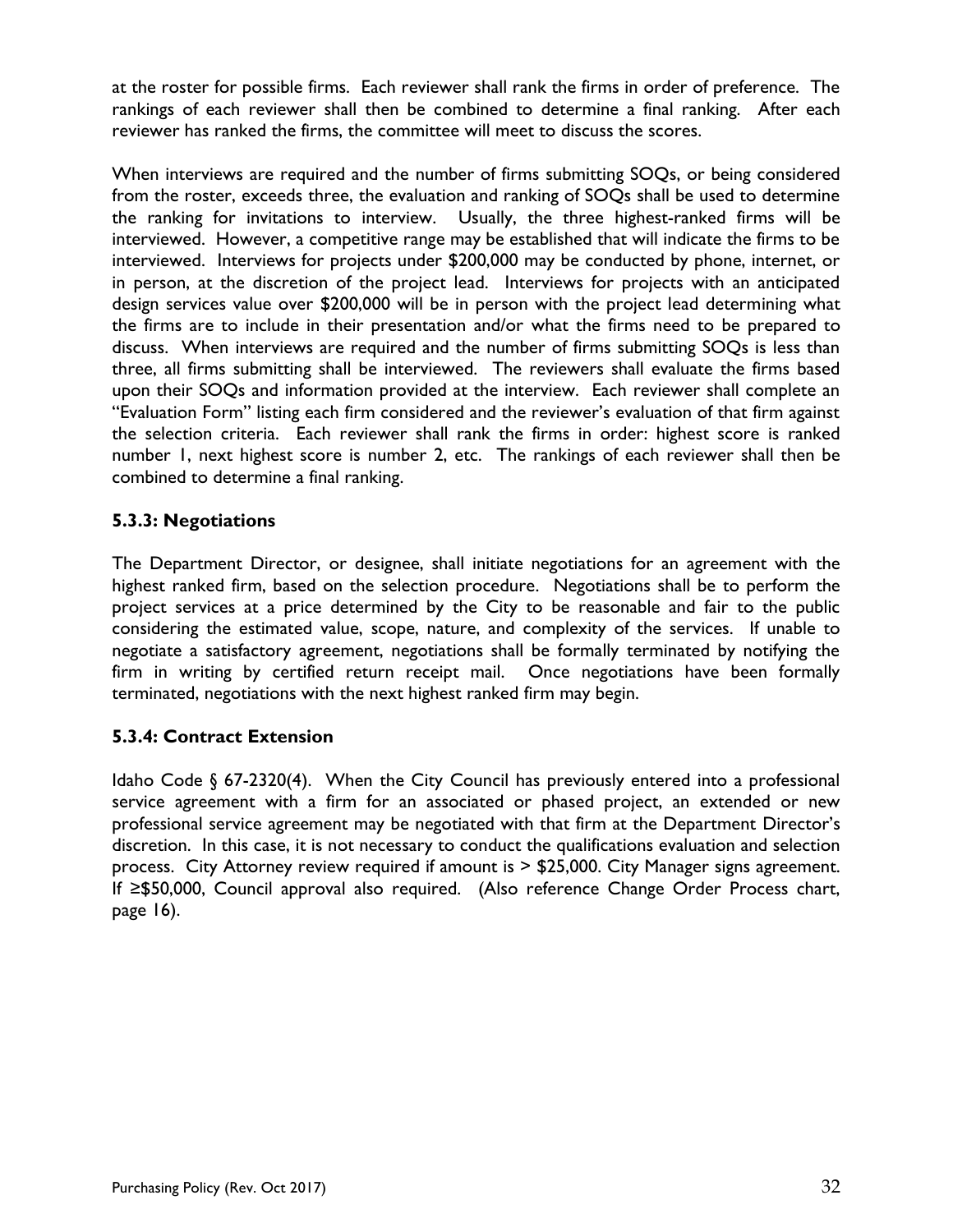**DEFINITIONS**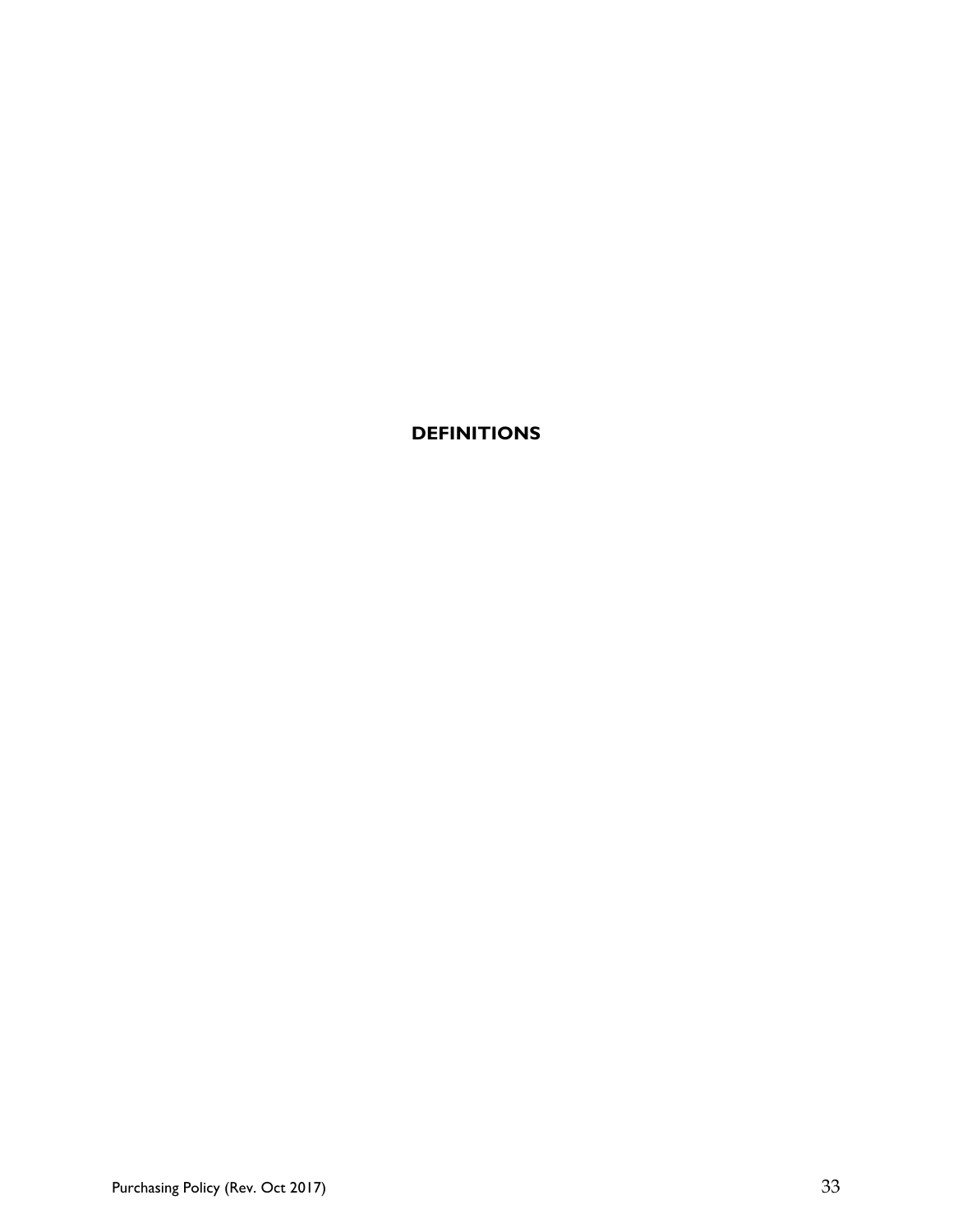# **DEFINITIONS**

*Asset:* All property owned by the City that has monetary value, including salvage value. Recordable assets are valued at greater than \$1,000 and have a useful life of at least three years. Depreciable assets are valued at greater than \$5,000.

*Bid***:** 1. *(noun)* Written offer to provide goods or services for a stated price. 2. *(verb)* Process of obtaining written offers to provide goods and services. The terms "bid" and "proposal" are often used interchangeably, though each has a distinctive meaning.

*Bid Security:* A promise to pay that accompanies an IFB or RFP. It can be in the form of cash, a bid bond, cashier's check, or certified check. The monetary value of the security is forfeited to the City if the awarded bidder or proposer fails to enter into a contract with the City or if the awarded bidder/proposer fails to provide payment and performance bonds following contract execution.

*Bonds:* Legal documents issued by surety companies guaranteeing performance by a contractor. There are bid bonds (see bid security above) and payment and performance bonds. Payment bonds are issued to protect subcontractors and suppliers on a project. If the general contractor does not pay its subcontractors or suppliers, the surety will honor the bond and do so. Performance bonds are issued to ensure the contractor will complete the project. While bonds appear to operate in a similar manner as insurance, they are not insurance policies.

*Change Order:* A change to an existing Purchase Order or Contract. Changes must be within the original scope of the purchase order or contract and be for unforeseen circumstances.

*City:* City of Lewiston, Idaho

*City Department:* Any Department of the City. Current departments are: Community Development, Executive, Administrative Services, Legal, Fire, Police, Parks & Recreation, Library, and Public Works.

*Competitive Procurement:* Selection of supplier, contractor, or firm to provide goods, equipment, services, construction services, or consulting services based on a process that allows participation (competition) by companies able to provide the needed goods or services. "Competitive procurement" methods include IFBs, RFPs, and RFQs.

*Competitive Range:* In regards to RFPs and RFQs, refers to Proposals and Statements of Qualifications that have a reasonable chance of being selected for award. Example for an RFP: A respondent may have a great price and receive a great score for pricing, but have a dismal technical proposal, and would therefore not be eligible for award. This company would not fall within the competitive range.

*Contractor:* Independent business providing services to the City. Often used interchangeably with the term *Vendor*.

**Department Director:** The manager responsible for a city department.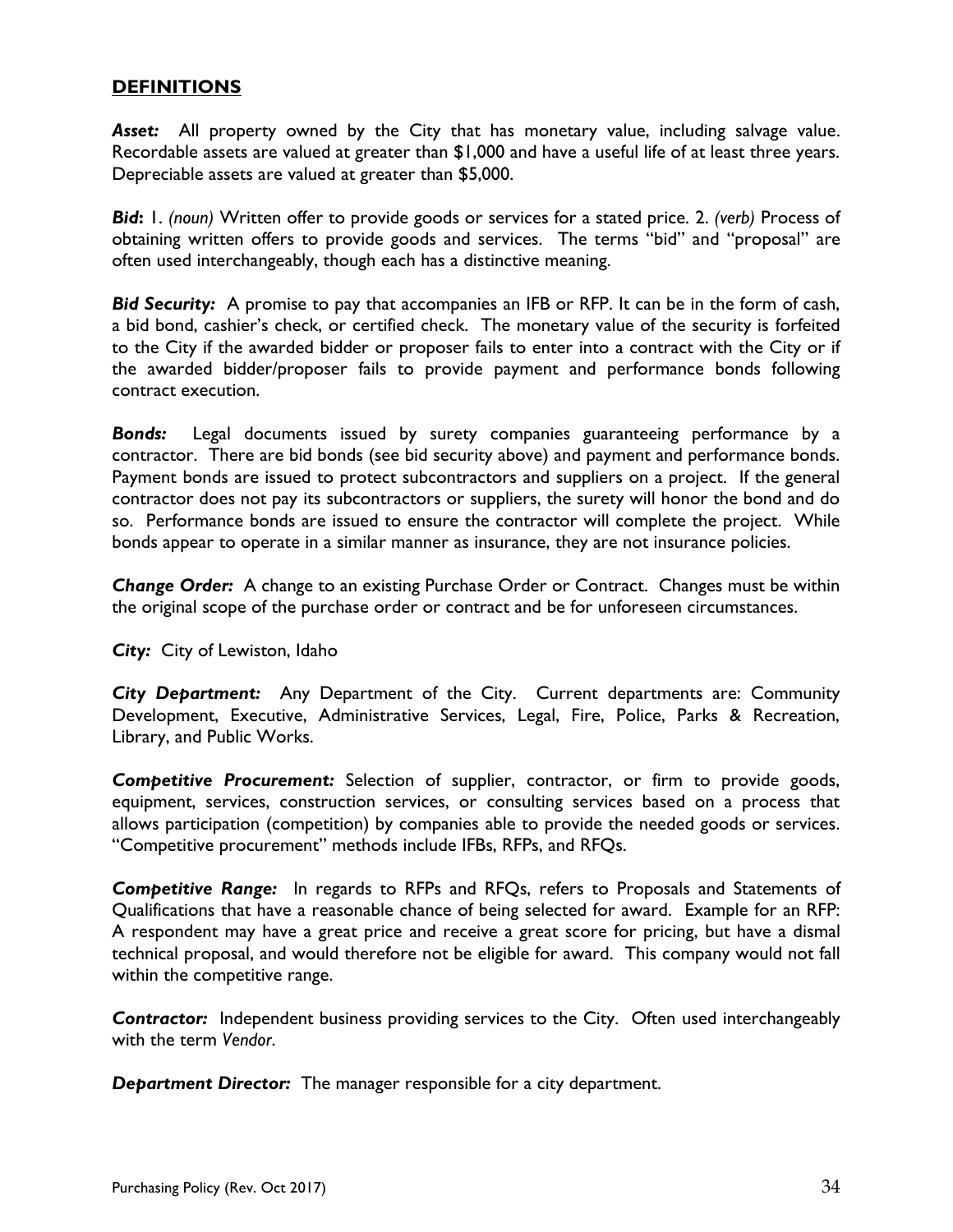*Department Manager:* Refers to the Department Director or to their designated representative for a specific project

**Emergency:** A sudden, urgent, usually unforeseen occurrence or occasion requiring immediate action

*Employee:* A person legally occupying a position in City service, including, but not limited to, regular full-time employees, introductory/probationary employees, part-time regular employees, and temporary employees, as defined by the City of Lewiston Personnel Policy

*Favoritism:* The practice of giving unfair preferential treatment to one person or group at the expense of another

*Firm:* A firm or person offering professional services to the city.

*Household Member:* Spouse, dependent children, and any person the employee is legally obligated to support

*IFB:* Invitation for Bids.

**IIFB:** Informal Invitation for Bids.

*Immediate Family Member:* The spouse/partner, children, children of spouse/partner, spouses of children, parents, parents of spouse/partner, grandparents, grandchildren, siblings (including step brothers and sisters and half brothers and sisters), spouses of siblings, legal guardians, and legal wards, whether living in the same household of the employee or not.

*Informal Invitation for Bids:* Similar to an Invitation for Bids, but with a few notable differences: 1) does not require advertisement in the Lewiston Tribune; 2) still requires written specification documents but they are often not as detailed; 3) specifications must be sent to at least three qualified bidders. For regular goods and services, this method may be used for purchases under \$100,000. For public works construction, this method may be used for projects under \$200,000.

*Informal Request for Proposals:* Similar to a Request for Proposals, but with a few notable differences: 1) does not require advertisement in the Lewiston Tribune; 2) still requires written specification documents but they are often not as detailed; 3) specifications must be sent to at least three qualified proposers. This method may be used for purchases of goods and services under \$100,000, excluding public works construction and professional services requiring qualifications-based-selection (QBS).

**Invitation for Bids:** 1. A published request for submittal of prices for goods or services. 2. All documents associated with the request for prices.

*IRFP:* Informal Request for Proposals

*On-Premise or On-Site:* Any service work performed for the City on City property or on private property at the request of the City. This does not include work performed at the vendor's business location.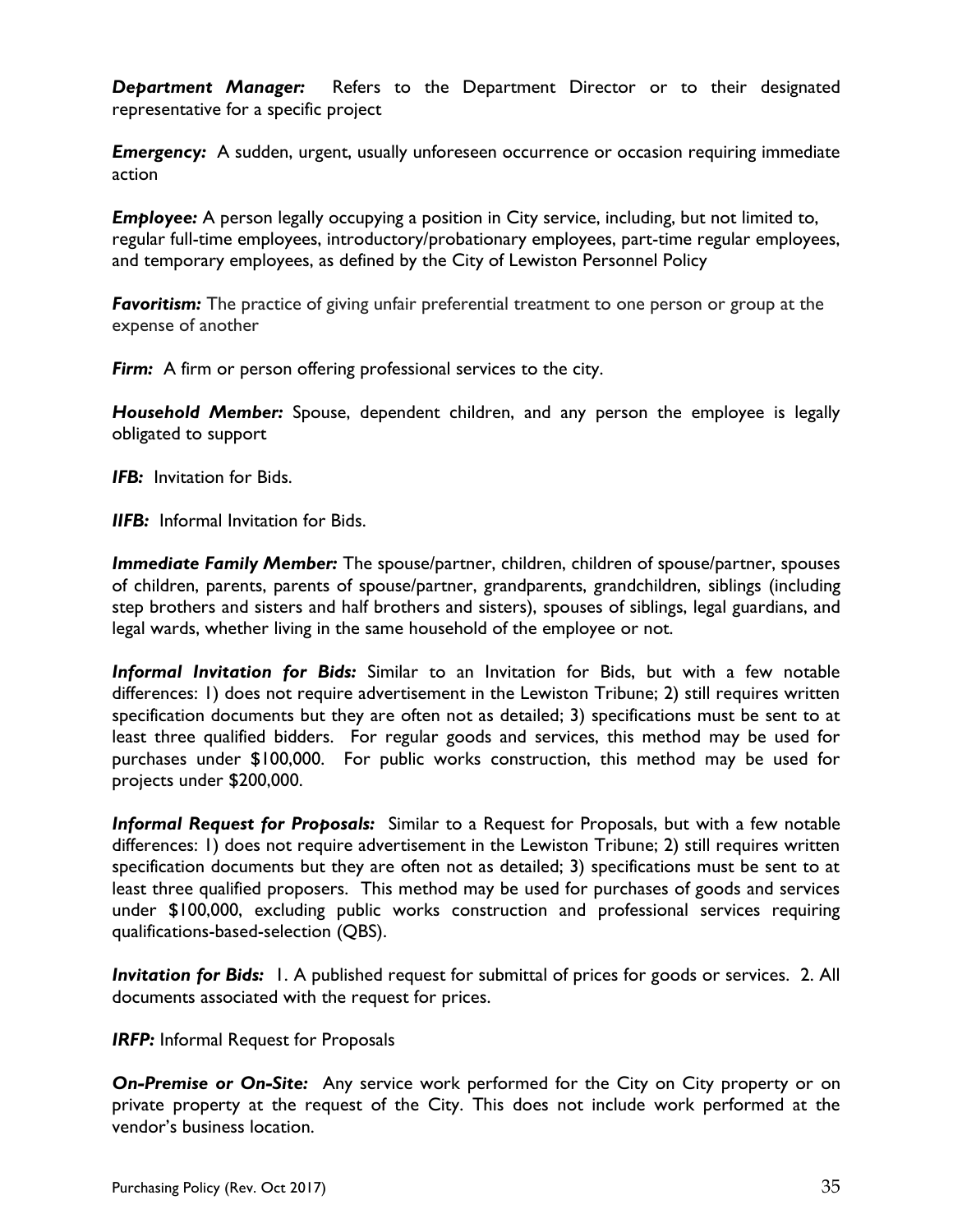*Personal Services:* A service requiring a peculiar skill or ability. Examples: labor negotiations, financial, insurance, and artistic.

*Piggybacking:* Buying goods or services by utilizing a contract already bid by the State of Idaho, another political subdivision of the State of Idaho, or the federal government.

*PO:* Purchase Order

*Professional Services:* A service that requires a high level of training and proficiency. Examples:Architectural, engineering, accounting, legal, and medical.

*Professional Services for Public Works:* Professional services as defined by Idaho Code Title 67, Chapter 23, including professional engineering, architectural, landscape architectural, construction management, and professional land surveying services, including services by persons licensed pursuant to Idaho Code Title 54, Chapters 3 (architects), 12 (engineers and surveyors), 30 (landscape architects), and 45 (public works construction management).

**Proposal:** An offer to provide goods and/or services in response to a Request for Proposals (RFP).

**PSA or Agreement:** A professional service agreement or contract between the City and the professional services provider (firm)

*Public Works Construction:* The repair, maintenance, construction, or remodel of any City building, road, infrastructure, or facility with non-city personnel.

*Purchasing Agent:* Person responsible for providing purchasing support and coordination for the City, or a designee

**Purchase Order:** 1. Written document to a supplier formalizing a purchase transaction. Document includes a description of the requested items, cost of items, cost of delivery (if not included in price), delivery schedule, and other terms and conditions of the purchase. 2. In Munis, the document created following conversion of a Requisition that also encumbers budgetary funds to pay for the purchase.

**QBS:** Qualifications-Based-Selection

*Qualifications-Based-Selection:* A process by which firms are evaluated and selected based on qualifications and not price. This process is required for selection of engineers, architects, landscape architects, land surveyors, and construction managers.

*Quotes:* Prices obtained from vendors

*REQ:* Purchase Requisition. An electronic or written request or order for something that begins the purchasing process. Following approval, the requisition is converted into a Purchase Order.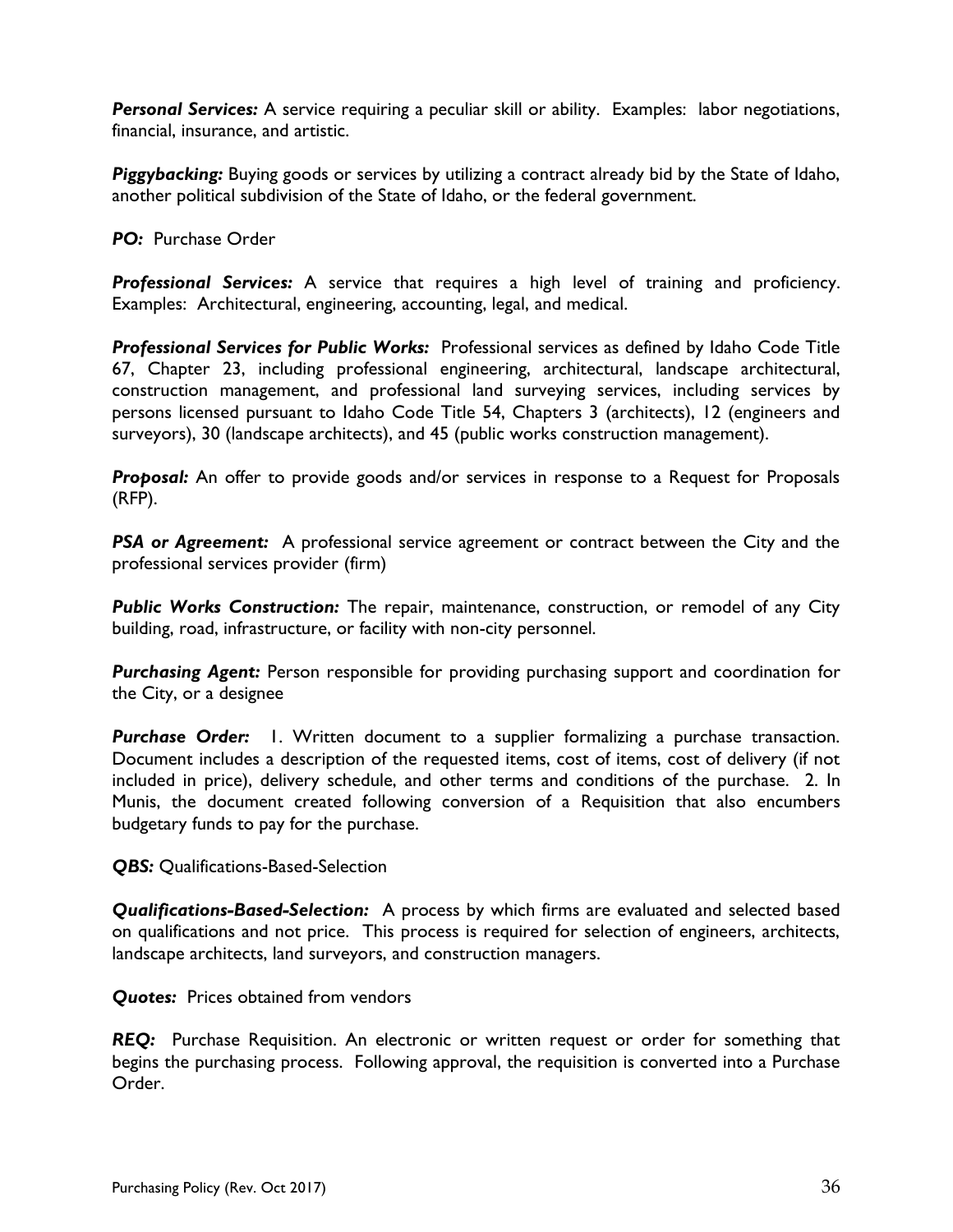*Reciprocal Preference:* When an Idaho bidder is competing against an out-of-state bidder that receives a preference in its home state, the percentage of the preference is added to the out-of-state bidder's bid for determination of low bidder (Idaho Code 67-2349).

*Request for Information:* A request for vendors to supply information regarding products and services available. A RFI is typically used to gather information for budgeting purposes and the preparation of formal IFB or RFP specifications. The RFI process does not result in an award but is a valuable tool to discover what is available on the market and possible solutions to an existing problem.

*Request for Proposals:* 1. Type of competitive procurement for complex goods or services for which bidding is not appropriate because needs cannot be easily defined and price should not be the primary means of award. Vendors are asked to provide solutions to the City's need and price is but one of several evaluation criteria. 2. All documents associated with the request for proposals.

*Request for Qualifications:* A written request for design firms (engineers, architects, etc.) to provide SOQs so the City may select the most qualified firm (from those submitting a SOQ) to provide professional design services for a particular project.

*Request for Quotes:* A very informal request, usually by phone or email, for a vendor to provide a price for a particular item or service. May only be used for purchases under \$50,000.

**RFI:** Request for Information

*RFP:* Request for Proposals

*RFQ:* Request for Qualifications (relates to professional services) or Request for Quotation (relates to goods and services)

*Scrap Metal:* Any material, equipment, or disposable supplies, no longer usable for City purposes and having only salvage value for metal content for recycling

*Significant Idaho Economic Presence:* Defined in Idaho Code 67-2349. A vendor is considered domiciled in Idaho if they have maintained a staffed office, sales office, sales outlet, manufacturing facilities, warehouse, or other necessary related property; and if a corporation, are registered and licensed to do business in the state of Idaho with the Office of the Secretary of State for at least one (1) year prior to submitting a bid.

*SOQ:* Statement of Qualifications

*Sole Source:* When a specific item or service is available from only one vendor

*Statement of Qualifications:* Documents submitted by professional design service providers (engineers, architects, etc.) in response to a RFQ that describe a firm's abilities and experience to provide a requested service.

*Surplus:* Any asset that is no longer useful for City purposes.